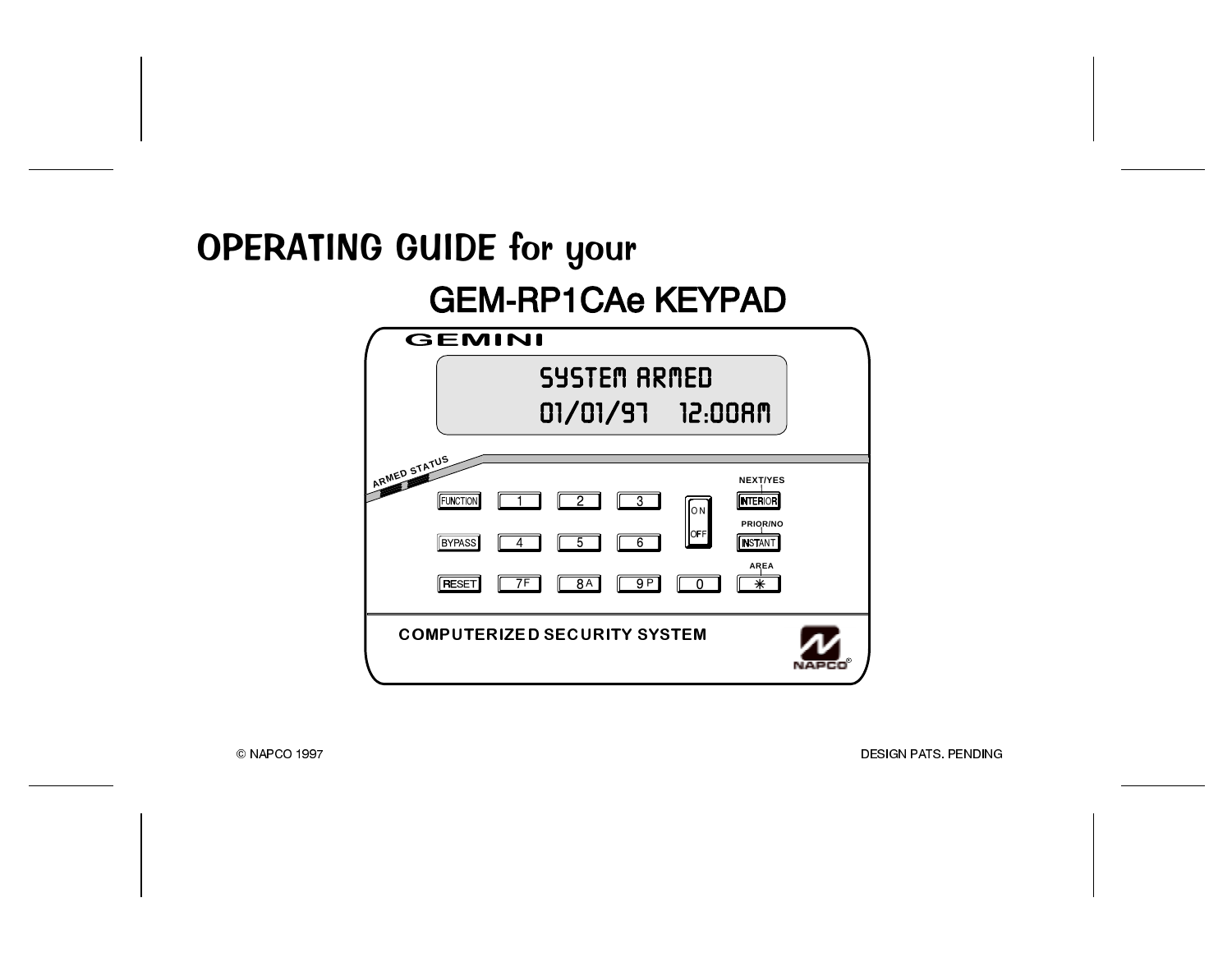### **INTRODUCTION**

The GEM-RP1CA is a "*smart*" userfriendly, menu-driven keypad designed for your Napco control panel. The keypad is interactive. Its alphanumeric screen will not only display the status of your system, but will also give you step-by-step instructions to quide you through all operations.

This booklet contains important information about the operation of your system with this GEM-RP1CA Keypad. Read it carefully and keep it handy for future reference. Check the Glossary for an explanation of terms that may be unfamiliar to you.

You'll probably find subjects mentioned in this booklet that do not apply to your system. Napco control panels have such a wide variety of features that few security systems, if any, will ever need them all. Your alarm professional has chosen appropriate features for your particular needs.

Regardless of how your system has

been configured, rest assured that it has been carefully designed and engineered to the highest industry standards. To assure optimum safety and security, familiarize yourself with this equipment. Periodically check its condition and state of readiness by testing it at least once a week in both the ac/battery and battery-only modes (ask your alarm professional how to make these tests).

#### IMPORTANT - TEST YOUR SYSTEM WEEKLY!

#### Test your sounding device.

1. While disarmed, enter your User Code, then press the [FUNCTION] Button.

2. Answer NO (press [INSTANT] Button) until "ACTIVATE BELL TEST Y/N" appears in the window.

3. Press YES ([INTERIOR] Button) to execute the test. The alarm will sound for about two seconds. If the alarm does not sound or sounds weak, call for service.

#### Test your telephone line.

1. Notify your central station of the impending test.

2. While disarmed, enter your User Code then press the [FUNCTION] Button.

3. Answer NO (press [INSTANT] Button) until "ACTIVATE DI-ALER TEST Y/N" appears in the window.

4. Press YES ([INTERIOR] Button) to send a test code to the central station

5. If the test is *not* successful, "E03-00 COMMFAIL" will display at the keypad. Call for service.

Note: Any subsequent successful transmission will clear a "Failure to Communicate" system trouble.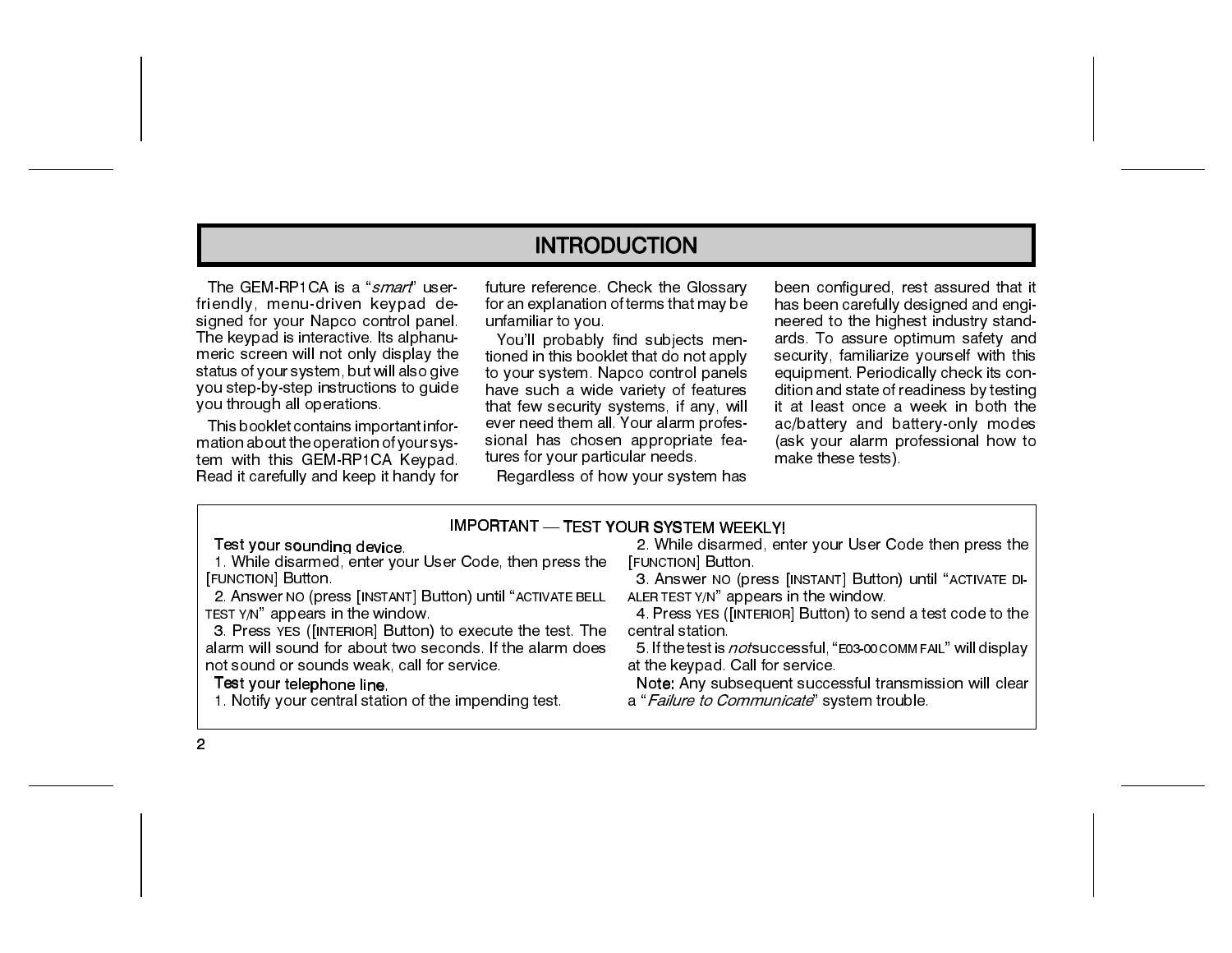## **TABLE OF CONTENTS**

# **TABLE OF CONTENTS Section** Page PROTECTING YOURSELF WHILE ON THE PREMISES ........................... 8 TURNING OFF THE ALARM (DISARMING) WHEN RETURNING ......... 10

| TO SHUT OFF AN ALARM,<br><b>ENTER YOUR CODE,</b><br><b>THEN PRESS THE</b><br>[ON/OFF] BUTTON.<br>FOR SERVICE, CALL: _ <b>______</b> __ |
|----------------------------------------------------------------------------------------------------------------------------------------|
| CENTRAL STATION: _________                                                                                                             |
| EXIT DELAY: ________________                                                                                                           |
| ENTRY DELAY: ______________                                                                                                            |
| FIRE ALARM SOUND*.                                                                                                                     |
| <b>BURGLAR ALARM SOUND*</b>                                                                                                            |
| KEYPAD FIRE ENABLED?:<br>ΠYES<br>ΓINO                                                                                                  |
| <b>KEYPAD PANIC ENABLED?:</b><br>□YES<br>L INO                                                                                         |
| KEYPAD AUX, ENABLED?:<br>$\Box$ YES<br>l Ino                                                                                           |
| *FIRE HAS PRIORITY OVER BURGI ARY                                                                                                      |

3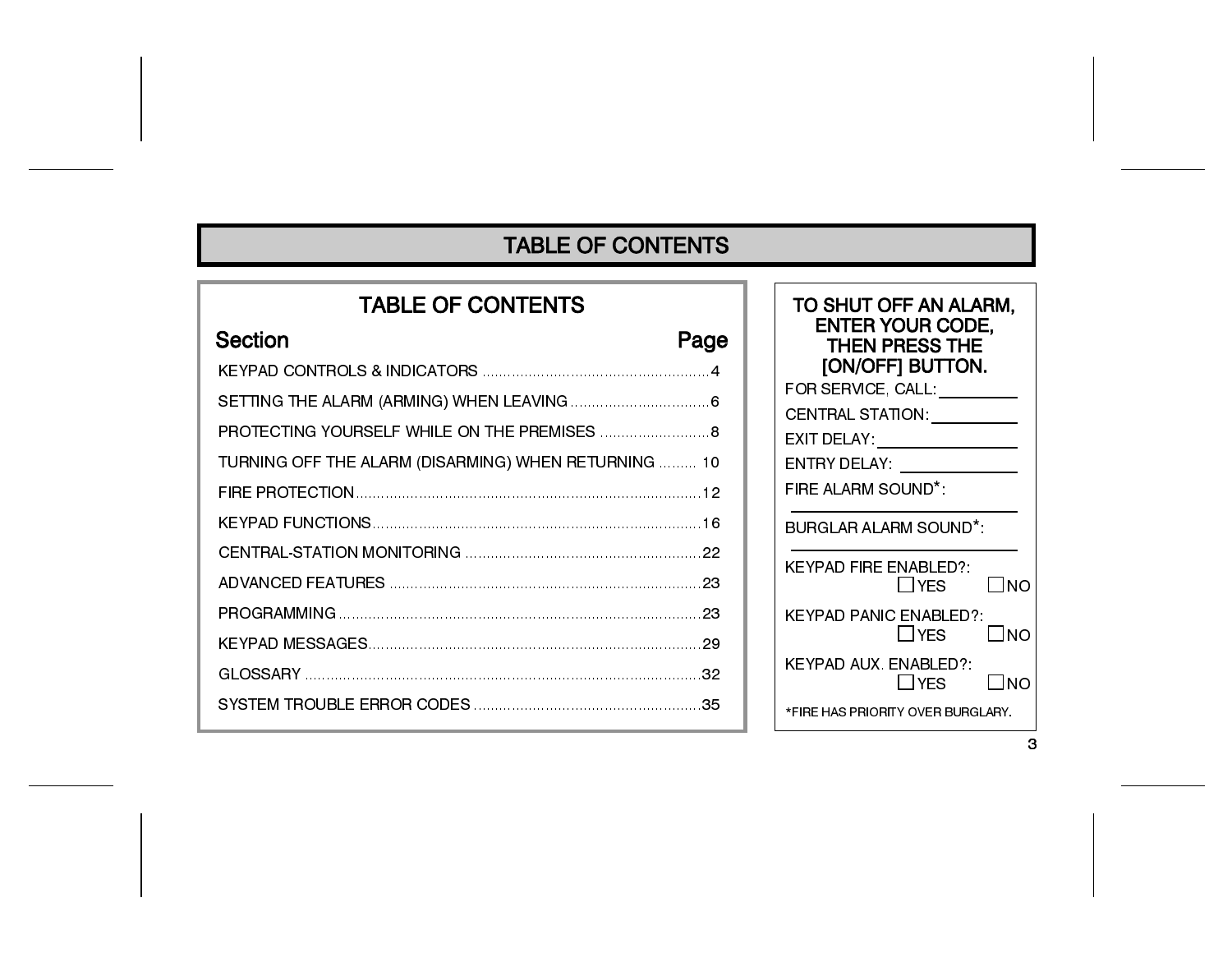# **KEYPAD CONTROLS & INDICATORS**



 $\overline{4}$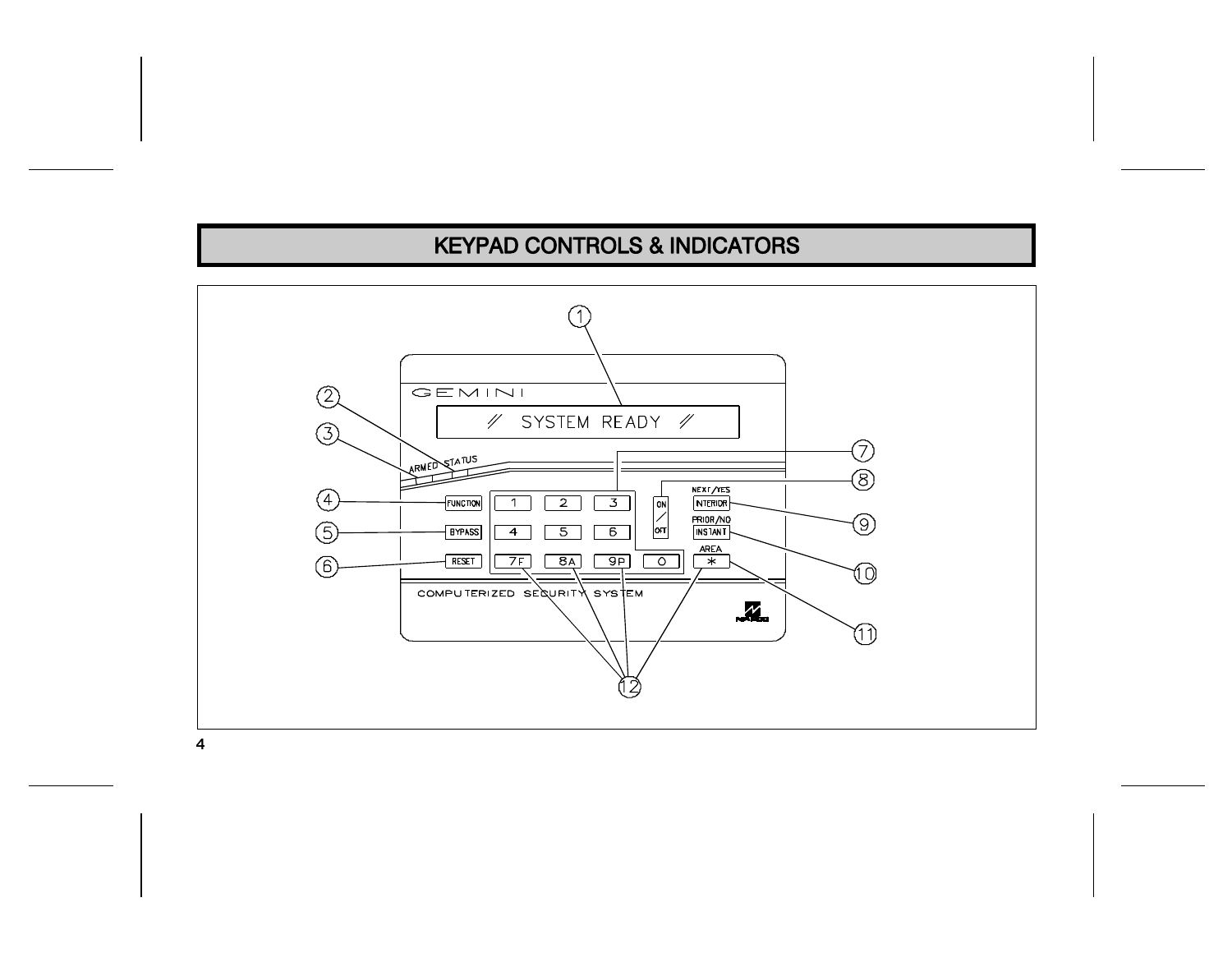# **KEYPAD CONTROLS & INDICATORS**

- Window, Displays system status messages, zone descriptions, etc.
- $\{2\}$  status Light, Lights (green) to indicate that the system is ready for arming. If a zone is not secured the light will be off and the zone will display in the window. If a zone has been by passed, the STATUS light will blink while armed
- ARMED Light, Lights (red) to indicate that the system is armed. If an alarm has occurred, the ARMED LED will be flashing.
- **FUNCTION Button, Selects available** system functions as displayed in the window. The selected function is executed by pressing the [ON/OFF] Button.
- $(5)$ **BYPASS Button. (1) Deactivates se**lected zones from the system. (2) Unbypasses a bypassed zone.
- **RESET Button.** (1) Resets various 【 6 】 system troubles, displays, etc. (See text.) (2) Resets residential smoke detectors.
- $\left(7\right)$ Numerical Keys (1-9, 0) Used to enter codes, zone numbers, etc.
	- **ON/OFF Button, Entry key, Causes** the entered code or selected function to be executed.
	- **INTERIOR Button. (1) Bypasses all** Interior Zones simultaneously to allow free movement within the premises. (2) Scrolls the window display forward (NEXT). (3) Answers "YES" to questions in the window display.
- (10) INSTANT Button. (1) Cancels entry delay on Exit/Entry Zones. causing an instant alarm upon violation. (2) Scrolls window display backward (PRIOR) (3) Answers "NO" to questions in the window display.
- $(11)$  AREA Button  $(*)$  Selects and arms/disarms other areas
- 12 Emergency Buttons, Used with the  $\lfloor \star \rceil$  Button to signal an emergency, as follows:
	- Press  $[F]$  and  $[*]$ for Fire emergency.
	- Press [A] and  $[*]$ for Auxiliary Emergency
	- Press  $[P]$  and  $[*]$ for Police emergency.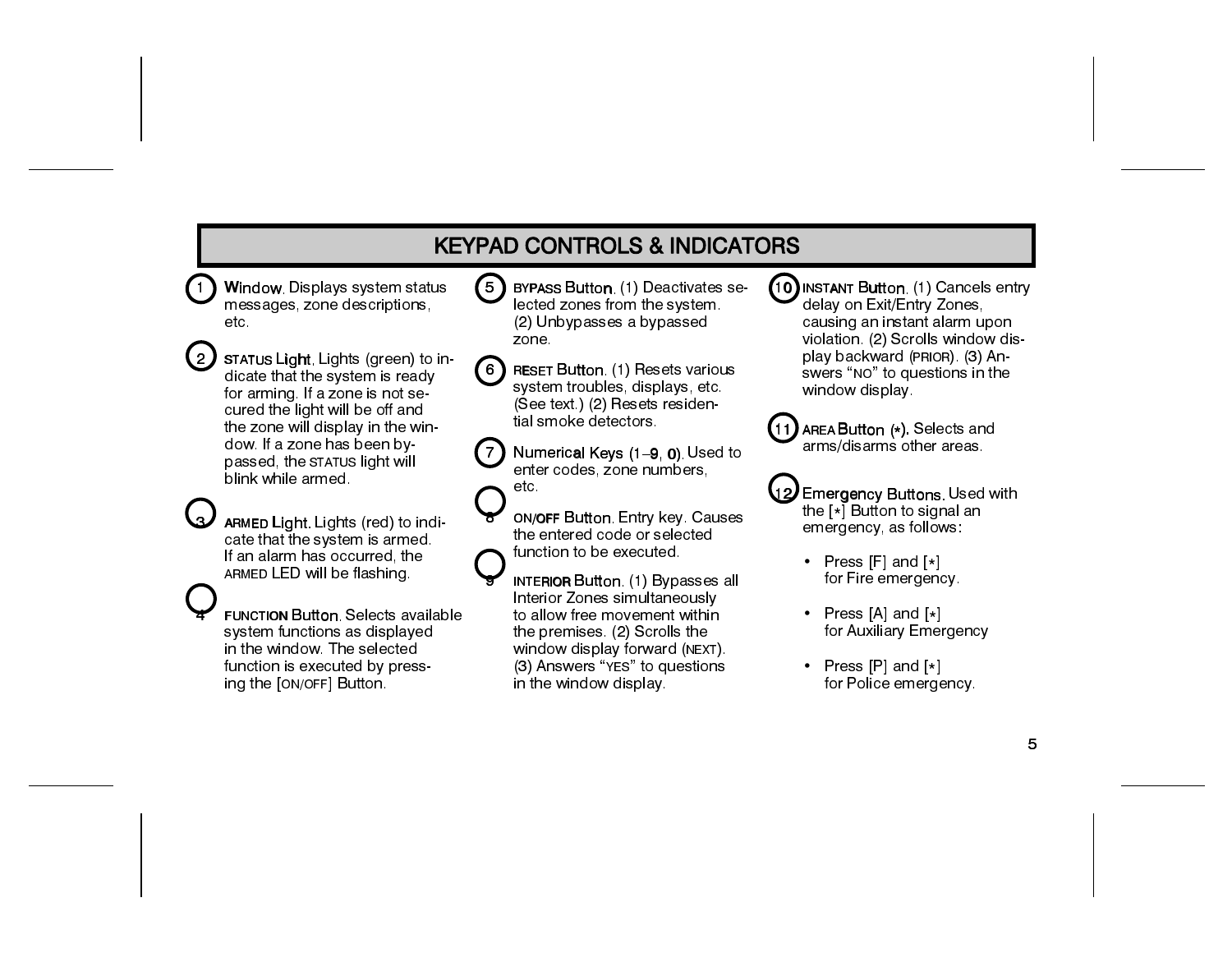### SETTING THE ALARM (ARMING) WHEN LEAVING

| SYSTEM READY |  |  |  |  |
|--------------|--|--|--|--|
|--------------|--|--|--|--|

**02 88CK 000R** 

8YPRSSED **BYPRSSED** 

8YPRSSED **02 BRCK DOOR** 

**EXIT TIME XXX** PLEASE LEAVE NOW



- 1. Check the keypad. The green STATUS light must be on in order to arm.
	- If the green light is off "ZONES FAULTED" will display in the window followed by the number and description of each faulted zone. Note each problem zone and secure it by closing a window, door, etc. When all zones are secure, the green STATUS light will come on and the window will display "SYSTEM READY".
	- Bypass faulted zones. If you cannot locate or repair the problem yourself, call for assistance. If you cannot get immediate help, bypass the problem zone(s) from the system by pressing the [BYPASS] Button, then the zone number (or vice versa). Note: Bypassed zones are unprotected. If armed with zones bypassed, be sure to have the system checked as soon as possible.

2. Arm the system. Enter your code and press the [ON/OFF] Button. The green STATUS light will go off, the red ARMED light will come on and the window will alternately display "EXIT TIME XXX" and "PLEASE LEAVE NOW" (where "XXX" represents the exit time remaining, in 10-second steps). Note: If you enter a wrong code, the keypad will display "INVALID ENTRY, TRY AGAIN". Re-enter your code immediately.

3. Leave the premises. Leave through the exit door before exit time expires.

Priority Arming. If you attempt to arm a faulted *Priority Zone*, a 3-second tone will sound at the keypad. "ZONES NOT NORMAL" and "CAN'T ARM SYSTEM", will display in the window, indicating that the trouble(s) must be corrected before the panel can be armed. A zone selected as Priority Zone with Bypass (check your Alarm Plan) may be bypassed if in trouble. If the problem cannot be corrected immediately, press the [RESET] Button, then arm the panel. A 3-second beep will sound at the panel to indicate arming with a Priority Zone in trouble. Be sure to have the trouble repaired as soon as possible.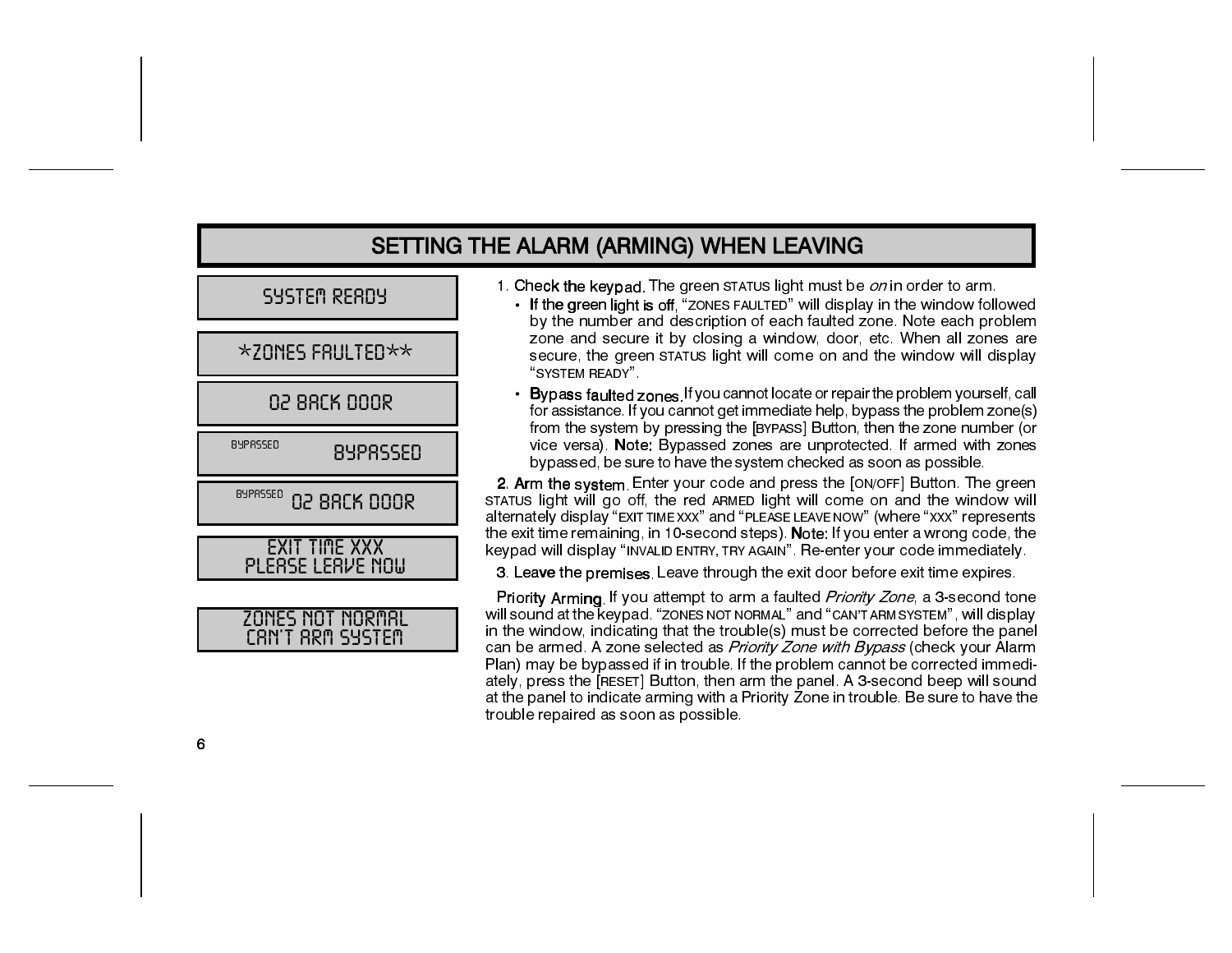### SETTING THE ALARM (ARMING) WHEN LEAVING

| <b>SYSTEM TROUBLE</b><br>SYS/TRBL |                                     |  |  |
|-----------------------------------|-------------------------------------|--|--|
| <b>SYS/TRBL</b>                   | LOW BRTTERY<br>EN2-00 SERVICE       |  |  |
|                                   | PRESS RESET KEY<br>CAN'T ARM SYSTEM |  |  |

If you attempt to arm with a "SYSTEM TROUBLE" display alternating with an indicated trouble code (e.g. "E02-00" (low battery); see SYSTEM TROUBLE ER-ROR CODES), a 3-second tone will sound at the keypad. The window will display "PRESS RESET KEY, CAN'T ARM SYSTEM". If you cannot correct the problem immediately, pressing the [RESET] Button will enable you to arm in this condition. Be sure to call for service as soon as possible.

#### Area Arming (Optional)

In a system that has been partitioned into multiple areas, one or more areas may be armed while others remain disarmed.

Manager's Mode. The Manager's Mode, if enabled, provides quick access to other areas without the system status display. (This is not a high-security feature.)

#### To arm any area.

1. Press the numerical key representing the area number.

2. Press the [\*] Button. then [ON/OFF]. In effect, you will now be in that area.

3. Enter your code, then press [ON/OFF] to arm (code must be valid in that area).

To arm all areas simultaneously (including the area you are in),

1. Press [9] then the [\*] Button.

2. Enter your code, then press the [ON/OFF] Button.

If any zone is not secured, the keypad will display "CAN'T ARM SYSTEM, AREA # IN TROUBLE", where "#" identifies the area number. All problem zones in the respective area must be secured or bypassed before the area can be armed. Note: If a system trouble is indicated, the system cannot be armed using this method.

To disarm all areas, press [0], [\*], enter your code and press [ON/OFF].



 $\overline{7}$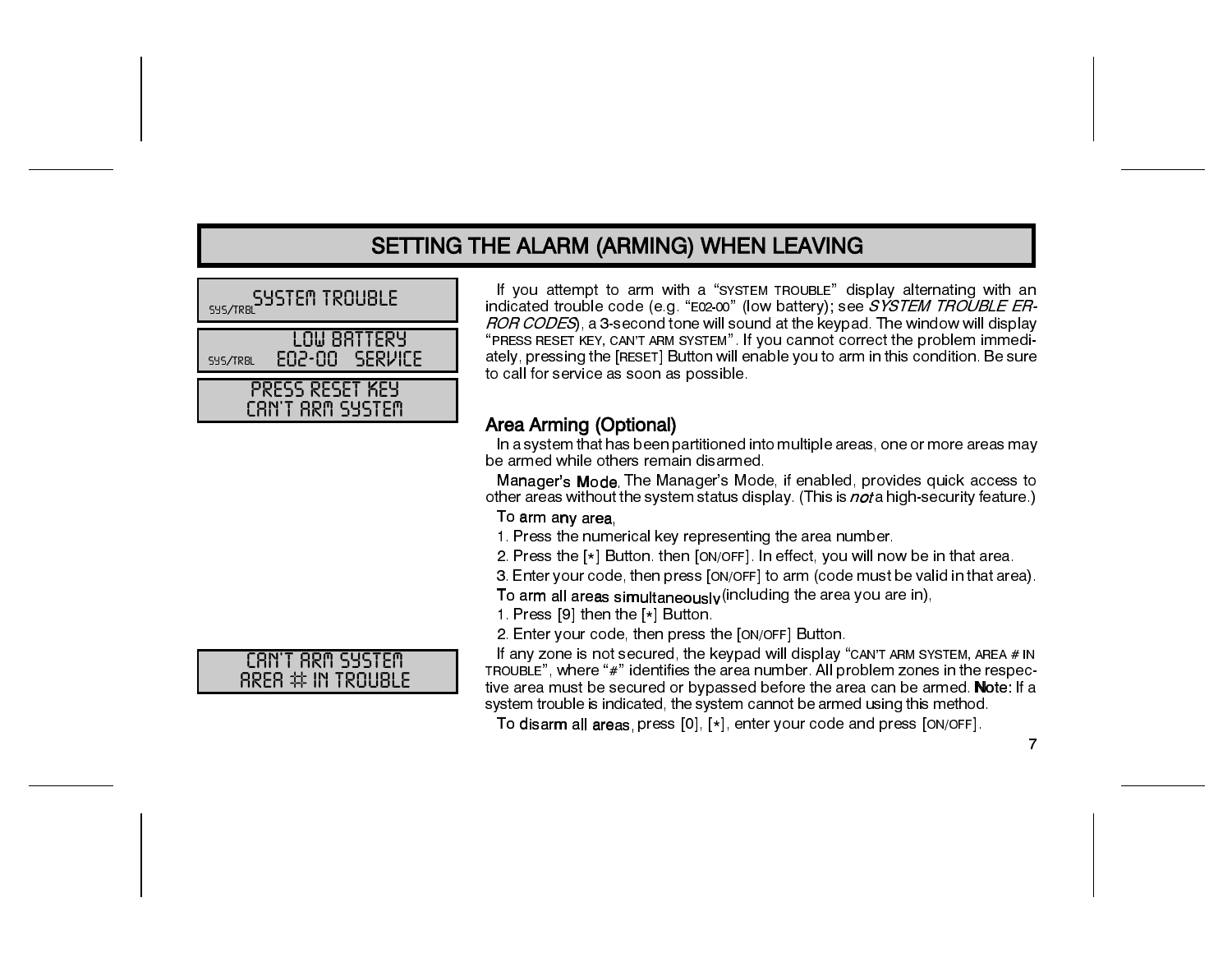### PROTECTING YOURSELF WHILE ON THE PREMISES

89PRSSED SYSTEM READY

|                 | $INTERIORS 11 + 12$ |
|-----------------|---------------------|
| <b>RYPRSSED</b> | SYSTEM READY        |
| <b>RYPRSSED</b> | SYSTEM ARMED        |

**Bypassing Interior Zones** 

Interior Zones, when bypassed, allow free movement within the premises while the protection of armed perimeter zones is maintained. If the [INTERIOR] Button is pressed, all Interior Zones will be bypassed upon arming.

Some control panels have provisions for two groups of Interior Zones. If two groups of zones were programmed, proceed as follows:

1. Select the interior group by repeatedly pressing the [INTERIOR] Button. The window will display " $11$ ", " $12$ ", or " $11+12$ ", each with its related description.

2. When the desired interior group is displayed, press the [ON/OFF] Button to select it "BYPASSED" will display to indicate zones bypassed.

3. Enter your code, then press the [ON/OFF] Button. The red ARMED light will come on and the green STATUS light will blink, indicating zones bypassed. After the exit time has elapsed, the window will display "SYSTEM ARMED" with the "BYPASSED" reminder

#### **Instant Protection**

When retiring for the evening, after everyone is at home, you will probably want to cancel the entry delay on the Entry Zone(s). Then, if armed, opening the entry door will cause an instant alarm. (When arming, exit delay will remain in effect.)

1. To cancel the entry delay while on the premises, merely press the [INSTANT] Button. (The [INSTANT] Button may be pressed either before or after arming.

2. When armed, the window will display "SYSTEM ARMEDI" and the red ARMED light will flicker rapidly to indicate *instant protection* 

SYSTEM ARMED 1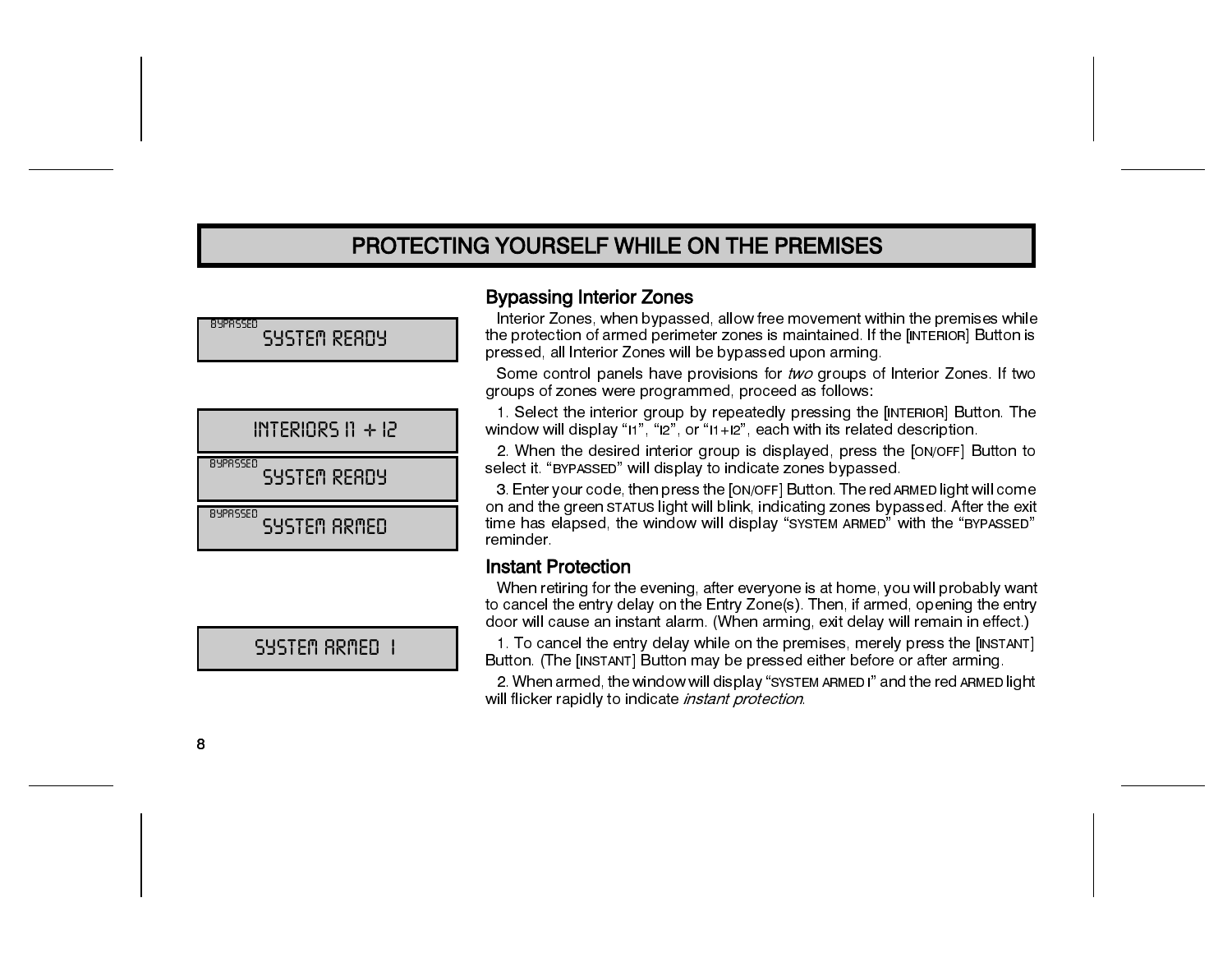### PROTECTING YOURSELF WHILE ON THE PREMISES



#### **Emergency Buttons (Only available if programmed)**

The blue Emergency Buttons (F, A and P), if programmed, are always active, whether the system is armed or disarmed. The emergency signal will only be activated when the respective Emergency Button and the [\*] button are pressed at the same time.

- Fire Emergency. Simultaneously press the blue [F] and [\*] Buttons to alert the central station of a fire emergency.
- Auxiliary Emergency. Simultaneously press the blue [A] and [\*] Buttons to alert the central station of some other emergency.
- Police Emergency. Simultaneously press the blue [P] and [\*] Buttons to alert the central station of a police emergency.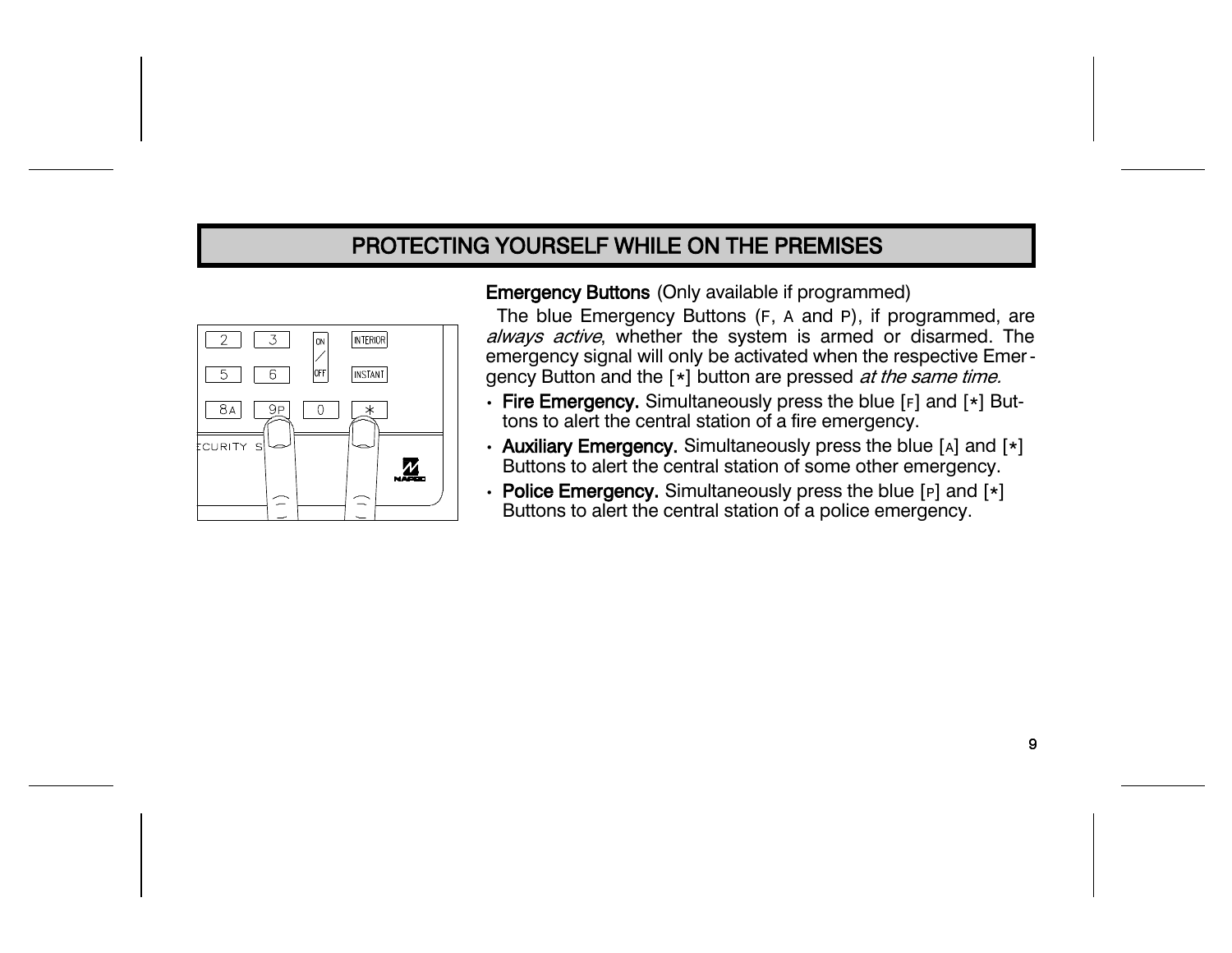### TURNING OFF THE ALARM (DISARMING) WHEN RETURNING

#### **ENTRY TIME XXX** DISARM SYSTEM

| INVALID ENTRY |
|---------------|
|               |
|               |
| TRY RGAIN     |
|               |

| *****RLRRM***** |
|-----------------|
|                 |
| na L Back noor  |
|                 |
| 03 LLIVING ROOM |

1. Upon entry, the keypad sounder will come on as a reminder to disarm the panel. The red ARMED light will be on and the window will display "ENTRY TIME XXX" and "DISARM SYSTEM", where "XXX" represents the entry time remaining in 10-second steps. During the final 10 seconds, the sounder will pulse a warning signal.

2. Immediately enter your code, then press the [ON/OFF] Button. The sounder will silence and the red ARMED light will go out.

Note: If you enter a wrong code, the keypad will display "INVALID ENTRY, TRY AGAIN". Re-enter your code immediately.

#### **Alarm Indication**

If the red ARMED light is flashing and "ALARM" is displayed, an alarm occurred while you were out. Proceed with caution! If you suspect that an intruder may still be on the premises, leave immediately and call authorities from a neighbor's phone.

#### To silence an audible alarm,

1. Enter your code and press the [ON/OFF] Button. After the system is disarmed, the window will continue to display "ALARM" followed by the zone(s) violated.

2. To reset the display, note the zones violated, then press the [RESET] Button.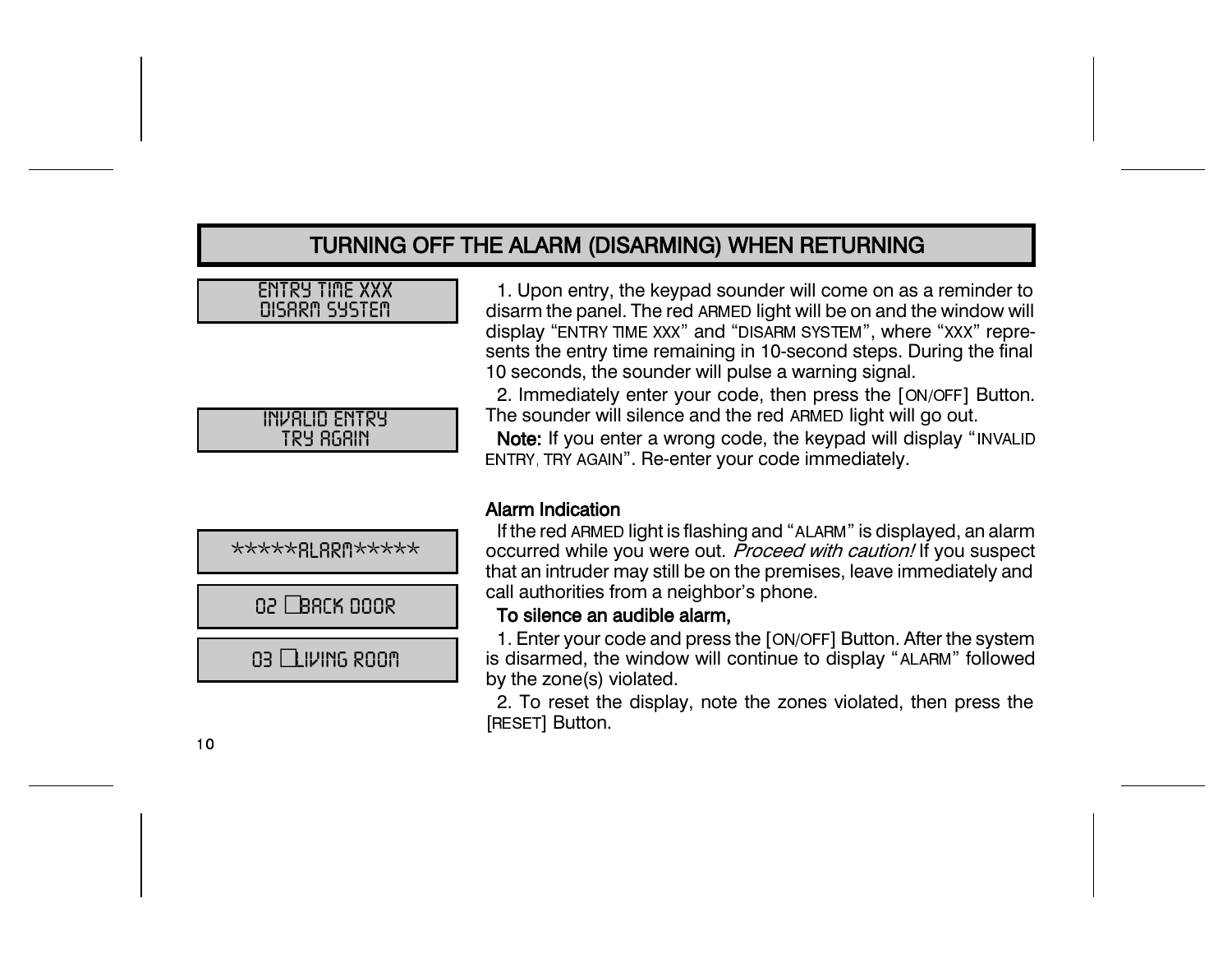### TURNING OFF THE ALARM (DISARMING) WHEN RETURNING

### Ambush (Ambush programmed?  $\Box$  YES  $\Box$  NO.)

The Ambush Code (optional) is a 2-digit code that is entered just prior to your Disarm Code. If an intruder forces you to disarm your system, (a) enter your Ambush Code; (b) enter your Disarm Code; (c) press the [ON/OFF] Button.

Example: If your regular Arm/Disarm Code is 1234 and your Ambush Code is 99, press [9] [9] [1] [2] [3] [4] [ON/OFF]. This will send a silent alarm to the central station.

The red ARMED light will go out and the window will display "SYSTEM READY", as if the system were merely disarmed. There will be no indication that an alarm has been sent.

#### Day Zone (Day Zone(s) programmed?  $\Box$  YES  $\Box$  NO.)

A Day Zone is used to monitor a secured exit door, window foil, etc. A problem on this type of b urglary zone will cause a "DAY ZONE TROUBLE" display and a pulsing keypad sounder while disarmed. To silence the sounder, press the [RESET] Button (or arm and disarm, if so programmed). Correct the problem to reset the Day Zone.

#### 24-Hour Zone (24-Hour Zone(s) programmed? YES INO.)

This zone is always armed, even if the system is disarmed. If there is no audible output (bell, siren, etc.) programmed for this zone, it will behave as a regular Burglary Zone, however an alarm will be reported to the central station and recorded in the Alarm Event Log. If an audible output is programmed, a 24-Hour Zone will behave as an armed Burglary Zone. If the system is subsequently armed with a 24-Hour Zone in trouble, the keypad sounder will come on momentarily to indicate that there is a problem on the zone.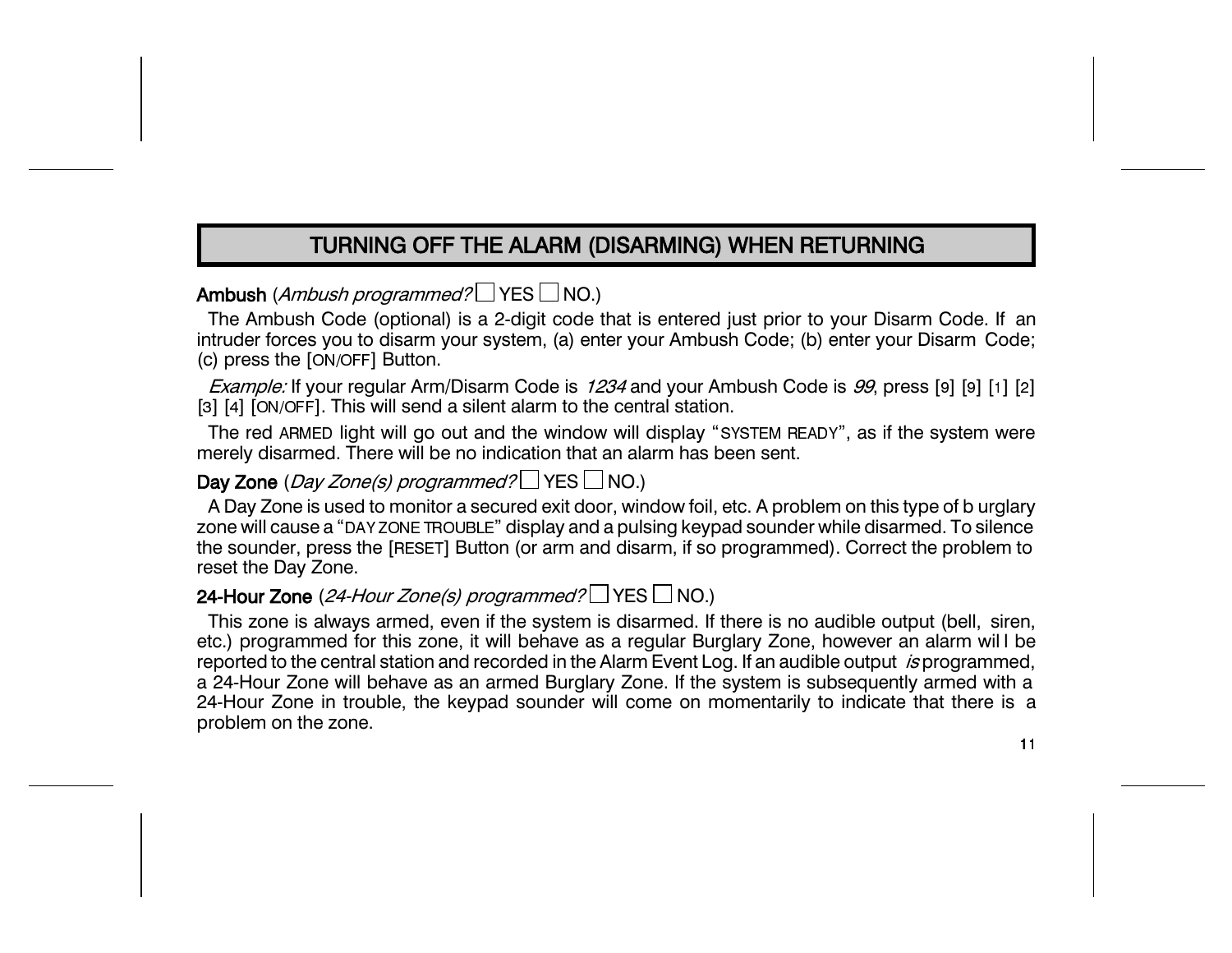(Applicable only where local ordinance permits use of this alarm control panel for fire protection.)

#### **Fire-Zone Alarm**

If a fire is detected, "FIRE ALARM" will be displayed and the keypad sounder will pulse.

1. If a fire is in progress, evacuate the premises immediately! If necessary, call the Fire Department from an outside phone.

2. If there is no evidence of a fire, enter your code and press [ON/OFF] to turn off the alarm.

3. Press the [RESET] Button to silence the keypad sounder.

4. Check smoke detector(s). If a smoke detector tripped, its red alarm indicator light will be on.

5. After the alarm condition is corrected (thermostat cooled down; smoke cleared from detector; etc.), pressing [RESET] again will reset the keypad within about 10 seconds

#### **Fire-Zone Trouble**

1. If a problem in the fire-circuit is detected, "FIRE TROUBLE" will display and the sounder will pulse to signal a malfunction.

2. Press the [RESET] Button to silence the sounder. Call for service immediately!

FIRE BLBRM

### FIRE TROUBLE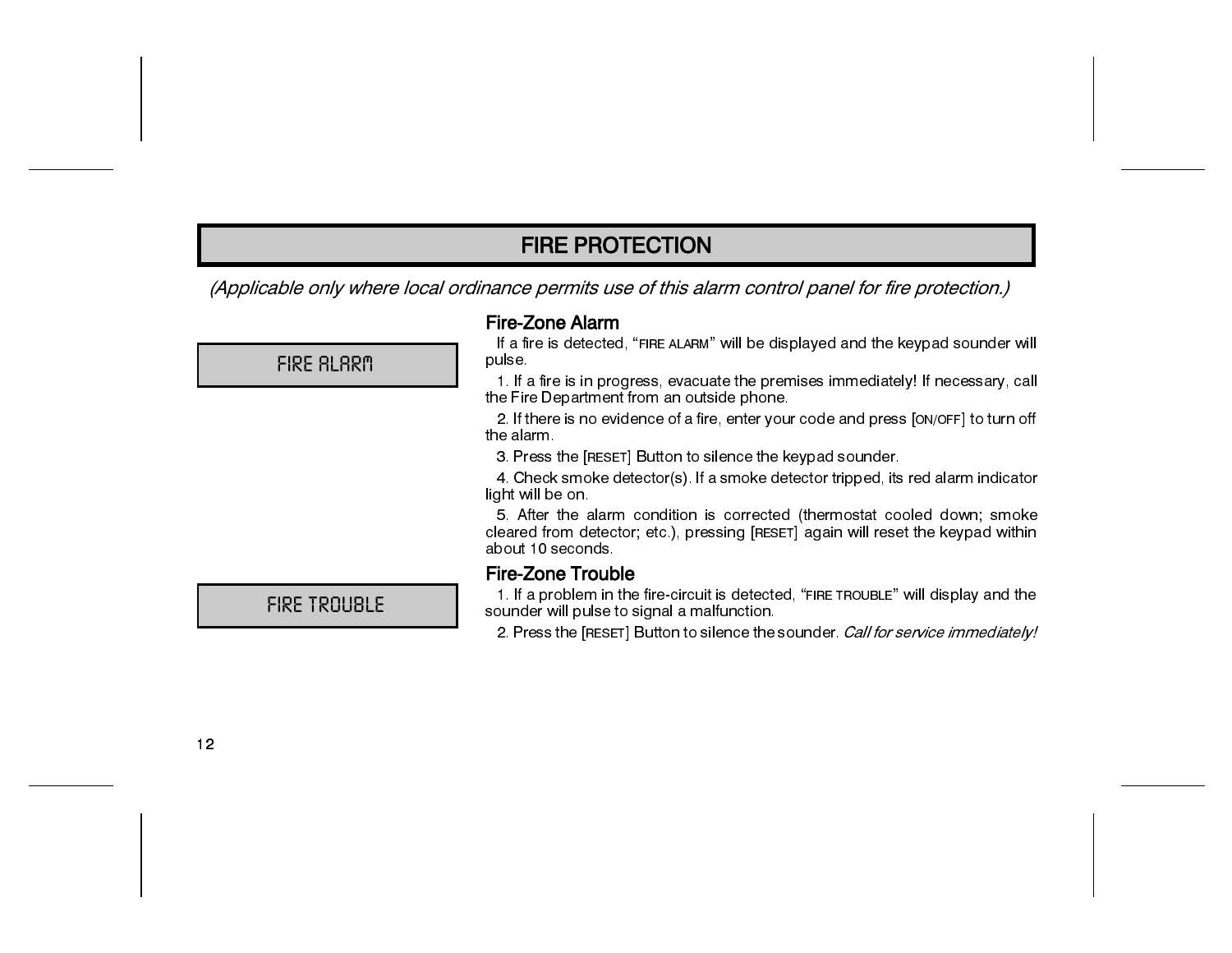#### Preparing a Fire Escape Plan

Even with the most advanced fire alarm system, adequate protection requires an escape plan.

To prepare your plan, draw floor plans of your building. (Space is provided on the next page.) Show two exits — a front or back door and a window from each room. (Make sure the window works. You may need a special fire-escape ladder if the window is high up.) Write down your outside meeting place.

#### Family Rehearsal.

Rehearse each of the following activities:

1. Everyone in his room with the doors closed

2. One person sounds the alarm.

3. Each person tests his door.

4. Pretend the door is hot and use the alternate escape exit.

5. Everyone meets outdoors at the assigned spot

#### **Important!** — Read Carefully

Discuss these escape procedures with all those who use the building:

1. In a residence, sleep with the bedroom door closed. A closed door will hold back deadly smoke while you escape.

2. When the fire alarm signals, escape quickly. Do not stop to pack.

3. Test the door. If it is hot, use your

alternate route through the window. If the door is cool, brace your shoulder against it and open it cautiously. Be ready to slam the door if smoke or heat rushes in. Crawl through smoke, holding your breath. Close the doors again on leaving to help prevent the fire from spreading.

4. Go to your specific outdoor meeting place so you can see that everyone is safe

5. Assign someone to make sure nobody returns to the burning building.

6. Call the Fire Department from a neighbor's telephone.

#### **Would You Like More Safety Information?**

For more information on home fire detection, burn safety, and home fire safety, write to the National Fire Protection Association, Public Affairs Dept. 05A, Batterymarch Plaza, Quincy, MA 02269.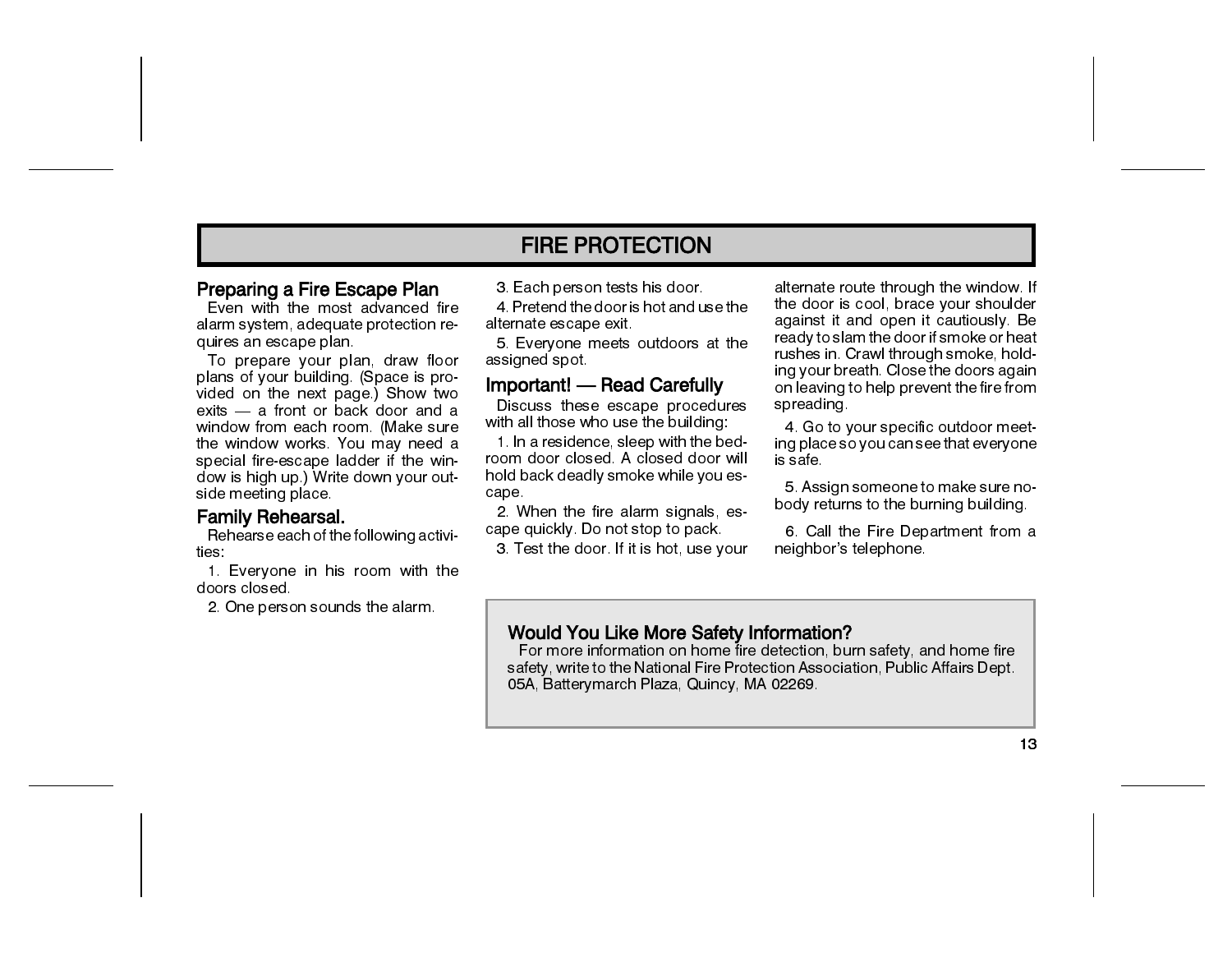### Floorplan

 $\overline{\phantom{a}}$  Draw a plan of your premises in the space provided below.

Floorplan.

 $14$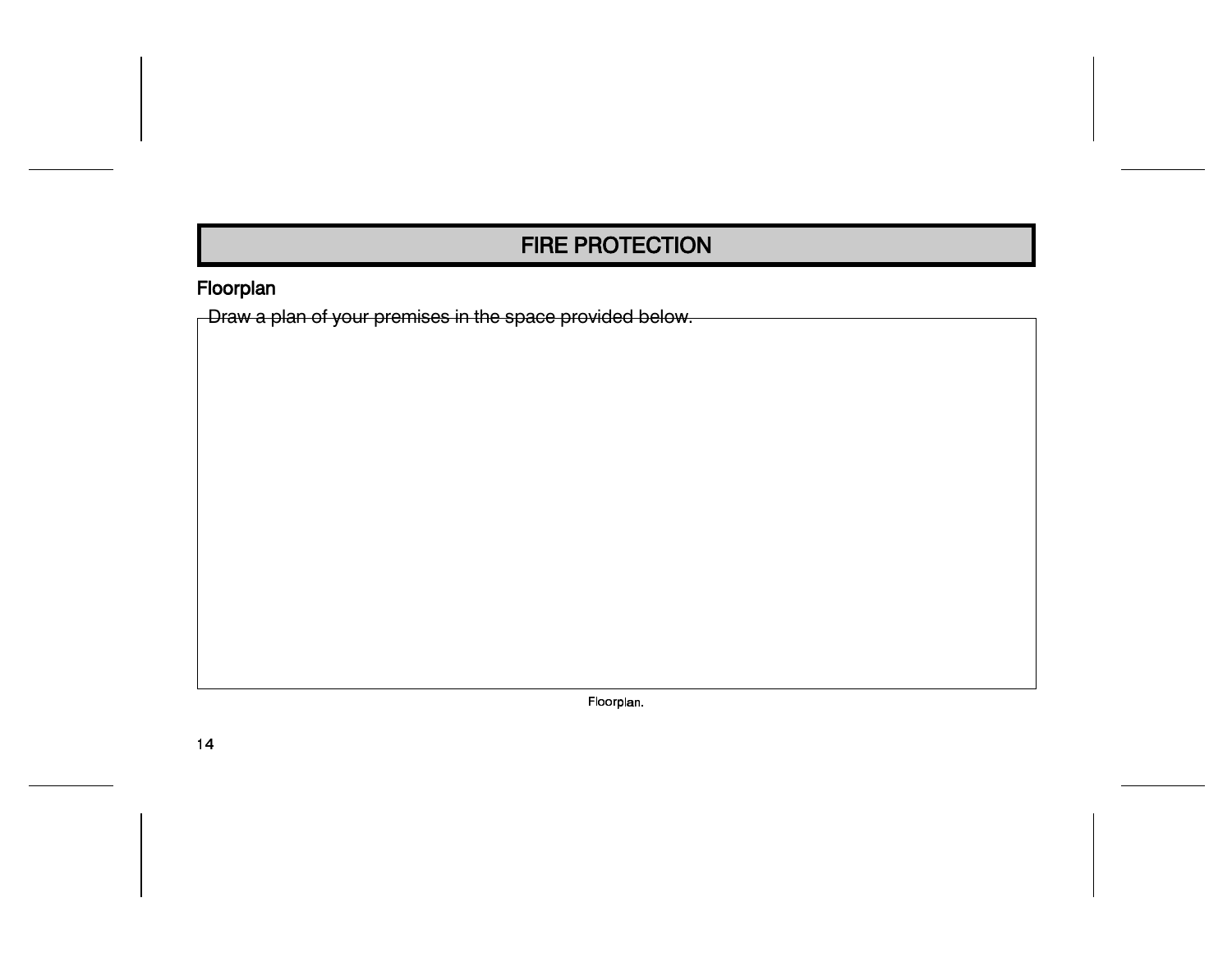#### LIMITATIONS OF FIRE ALARM WARNING SYSTEMS

Although a fire alarm system may be of a reliable and state-of-the-art design, neither it nor its peripheral detection devices can offer guaranteed protection against fire. Any such equipment may fail to warn for a variety of reasons:

- Control panels, communicators, dialers, smoke detectors, and many other sensing devices will not work without power. Battery- operated devices will not work without batteries with dead batteries, or with improperly-installed batteries. Devices powered solely by AC will not work if their power source is cut off for any reason.
- Fires often cause a failure of electrical power. If the system does not contain a working battery backup power supply, and if the electrical circuit feeding the devices is cut or is not providing power for any reason, the system will not detect heat or smoke or provide any warning of a possible fire.
- Telephone lines needed to transmit alarm signals to a central monitoring station may be out of service.
- Smoke detectors, though highly effective in reducing fire deaths, may not activate or pro-

vide early-enough warning for a variety of reasons: (a) they may not sense fires that start where smoke cannot reach them, such as in chimneys, walls, roofs, behind closed doors. etc.: (b) they may not sense a fire on a different level of the residence or building; (c) they have sensing limitations: no smoke detector can sense every kind of fire every time.

- Thermostatic heat detectors do not always detect fires because the fire may be a slow smoldering low-heat type (producing smoke); because they may not be near the fire; or because the heat of the fire may bypass them. These detectors will not detect oxygen levels. smoke, toxic gases, or flames. Therefore, they may only be used as part of a comprehensive fire-detection system in conjunction with other devices. Under no circumstances should thermostatic heat detectors be relied upon as the sole measure to ensure fire safety.
- Alarm warning devices such as sirens, bells, or horns may not alert someone behind a closed or partially-opened door. Warning devices located on one level are less likely to alert those on a different level. Even those who are awake may not hear the warning if

the alarm is obscured by noise from a stereo, radio, air conditioner, or other appliance, or by passing traffic, etc. Alarm warning devices, however loud, may fail to warn the hearing impaired

• Alarm products, as all electrical devices, are subject to component failure. Even though the equipment is designed for many years of trouble-free performance, electronic components could fail at any time.

Above are some of the reasons that fire alarm equipment could fail. The most common cause of an alarm system not functioning when a fire occurs is inadequate testing and maintenance. The system should be tested at least weekly to ensure that all the equipment is working properlv.

While an alarm system may make one eligible for lower insurance rates, it is not a substitute for insurance. Homeowners, property owners, and renters are therefore urged to maintain adequate insurance coverage of life and property.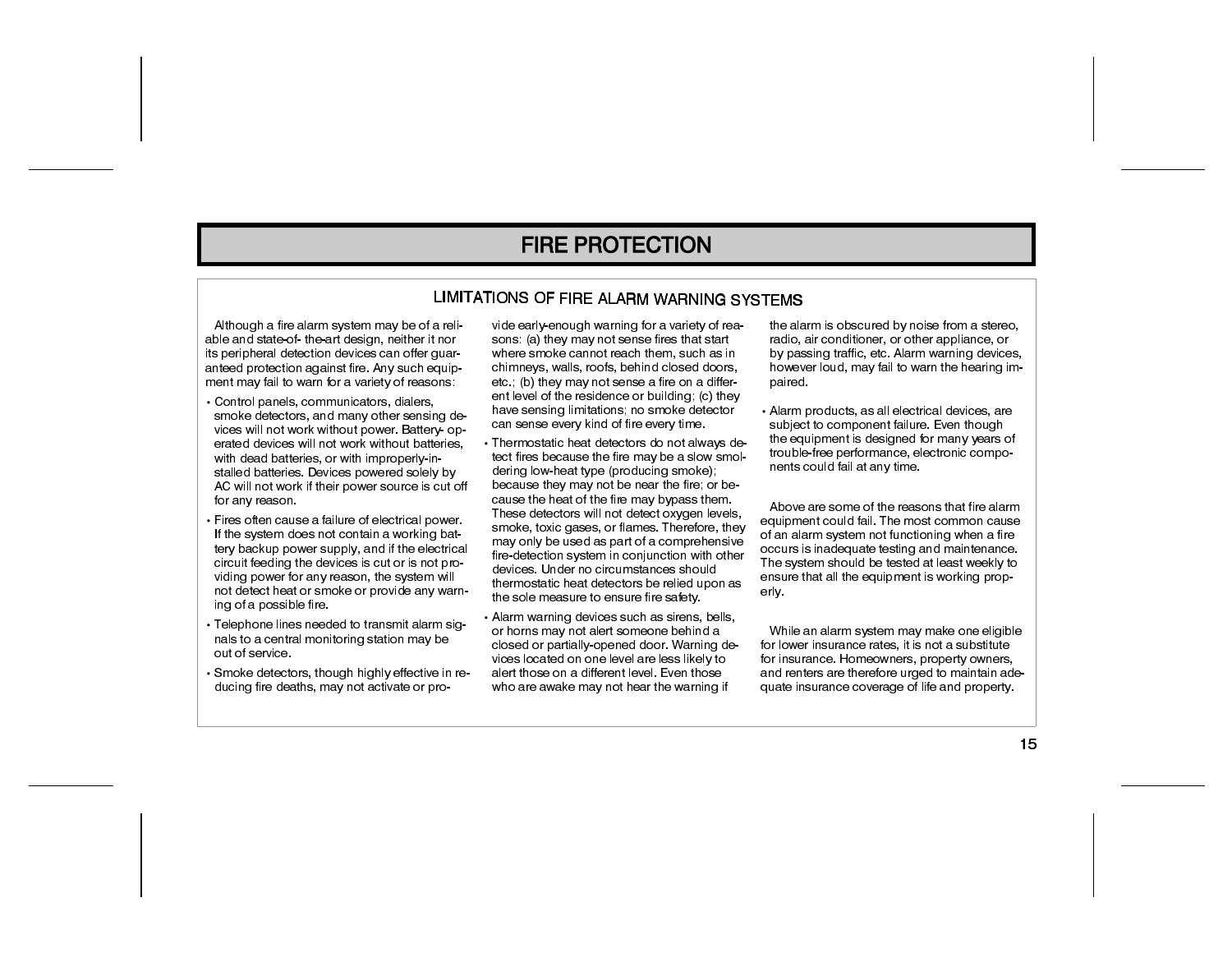The keypad can provide a wide assortment of utility functions. The functions are displayed in a prompting "*yes/no*" format. To skip a function, answer NO (press [INSTANT] Button); to select and execute a function, answer YES (press [INTERIOR] Button or [ON/OFF] Button). The complete function list is provided here in its normal displayed sequence. However, since not all functions are designed for all systems (or intended for all users), only functions that are applicable and active are displayed. (For example, if no zones are bypassed, "DISPLAY ZN BYPASSED" will not appear.) Furthermore, functions that are intended for use by the installer or servicer will not be displayed.

Note: Functions may be manually scrolled forward or backward using the [FUNCTION] and [BYPASS] Buttons, respectively. To return to normal keypad operation, press the [RESET] Button. (The keypad will automatically return to its normal operating mode if no activity is detected for longer than one minute.)

Note: In all UL-listed applications and in high-security installations, only those users having valid codes can access the Function Mode

| <b>DISPLAY</b><br><b>ZN FAULTS</b>    | Y/N |
|---------------------------------------|-----|
| <b>DISPLAY</b><br><b>ZN BYPASSED</b>  | Y/N |
| <b>DISPLAY</b><br><b>ZN DIRECTORY</b> | Y/N |
| <b>ACTIVATE</b>                       |     |
| <b>BELL TEST</b>                      | Y/N |

Display Zone Faults? Identifies zones that are not secured. Press the NEXT and PRIOR Buttons (as displayed on-screen) to scroll faulted zones.

Display Zones Bypassed? Displays manually bypassed zones. Press the NEXT and PRIOR Buttons to scroll bypassed zones.

Display Zone Directory? Displays each zone by number and description. Press the NEXT and PRIOR Buttons to scroll forward and back, respectively.

Activate Bell Test? Activates the alarm (while disarmed) for about 2 seconds. If the alarm does not sound, call for service.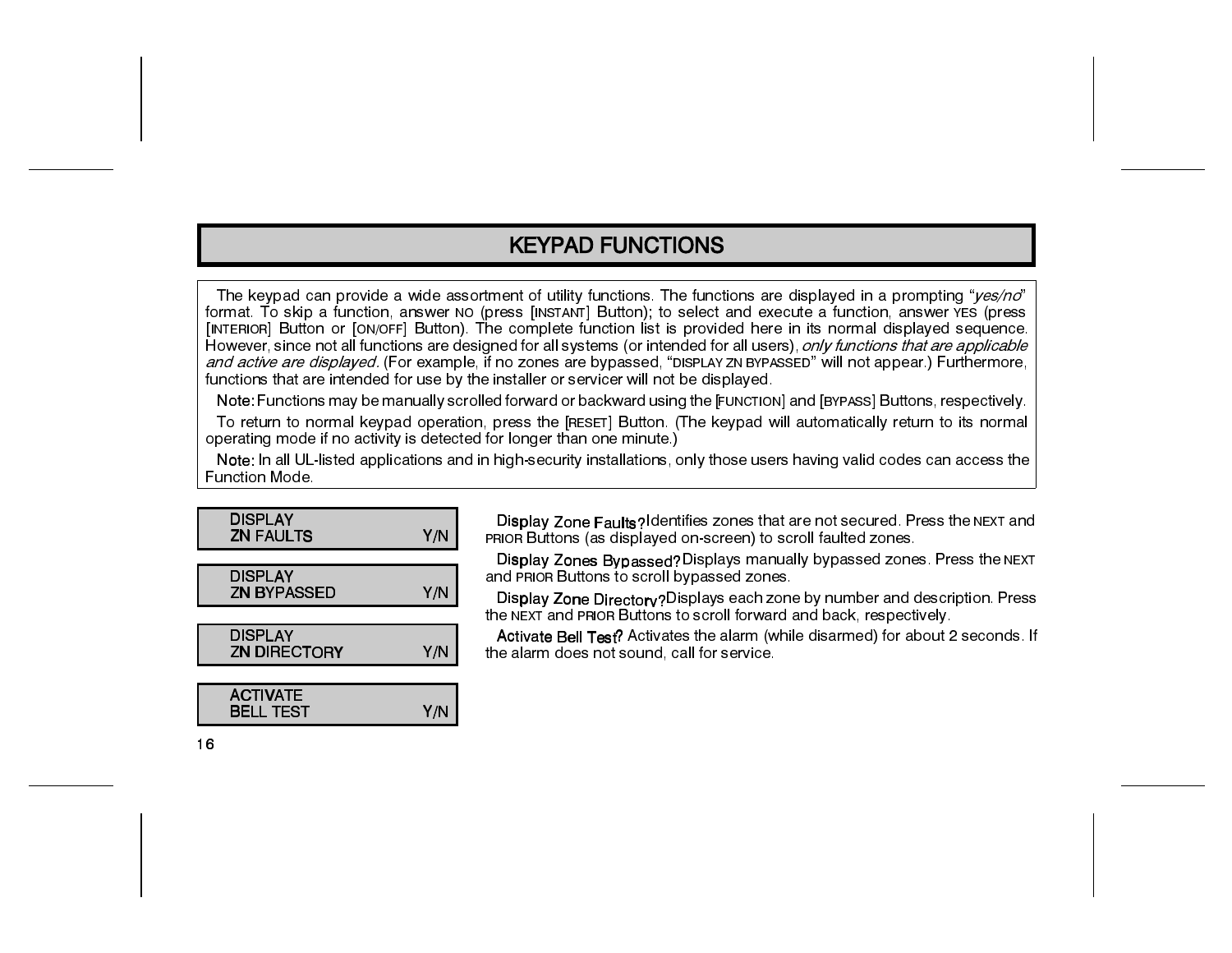| DISPLAY<br>PHONE # S                      | Y/N |
|-------------------------------------------|-----|
|                                           |     |
| DISPLAY<br>SYS TRBL                       | Y/N |
|                                           |     |
| <b>DISPLAY</b><br>FIRE ALARM              | Y/N |
| DISPLAY<br>FIRE TRBL                      | Y/N |
| DISPLAY<br>OP/CL SCHED                    | Y/N |
| <b>MO OP AUTO NORM</b><br>12.00PM 01.00PM | Y/N |
|                                           |     |
| TH CL AUTO DL1Hr<br>XX XXxM 01 00AM       | Y/N |

Display Telephone Numbers? (*Phone numbers programmed*?□ YES □ NO.) The panel can dial any of four programmed telephone numbers. Select Telephone #1-4 using the NEXT and PRIOR Buttons. Press the or [ON/OFF] Button, then pick up the phone to automatically dial the displayed number.

Display System Troubles? Displays a 2-digit error code (EX-NM) representing a problem (XX) detected in the system, followed by 2 digits (NN) identifying the problem zone, keypad, module, etc. (See SYSTEM TROUBLE ERROR CODES for a description of these codes. Use NEXT and PRIOR Buttons to scroll system troubles.

Display Fire Alarms? Displays alarms that have occurred on the Fire Zone(s). Press the NEXT and PRIOR Buttons to scroll zones.

Display Fire Troubles? Displays trouble conditions that have been detected on the Fire Zone(s). Press the NEXT and PRIOR Buttons to scroll fire troubles.

Display Opening/Closing Schedules? (Opening/Closing Schedules programmed? YES NO.) Provides a 2-line display of the programmed opening and closing schedules; use NEXT and PRIOR Keys to scroll through the days of the week. The first line indicates (a) the day of the week; (b) opening or closing suppression window; (c) AUTO if autoarming; and (d) NORMal (or delayed) schedule. The second line indicates the starting and ending times of the suppression window.

The closing of any suppression window may be delayed up to four hours, or the window may be totally disabled up to one week in advance. Select the DAY/OP/CL schedule using the NEXT and PRIOR Buttons, then select the delay (1-4 hours) or disable using the [ON/OFF] Button. Note: If the display indicates autoarming,

 $17$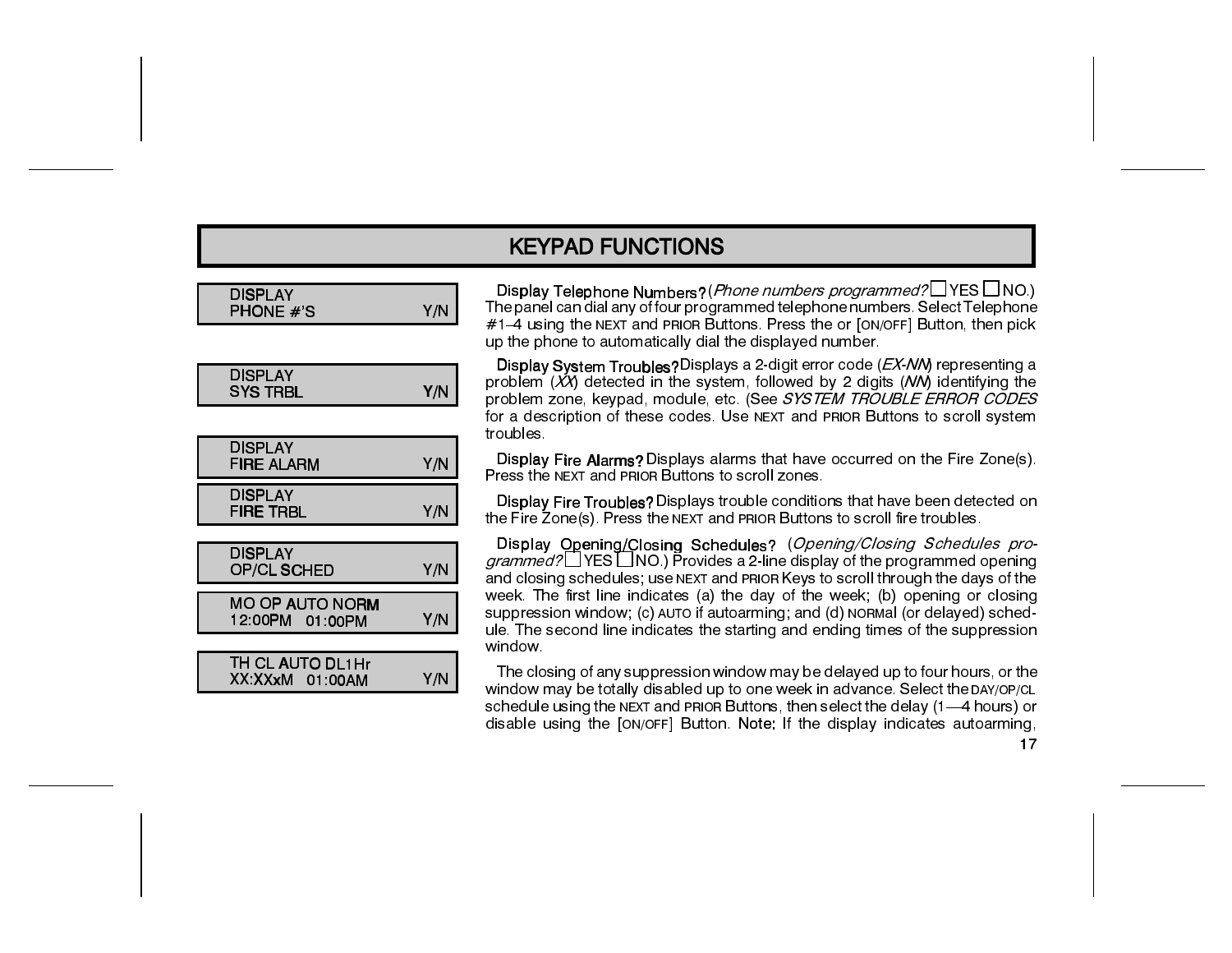| <b>ACTIVATE</b><br><b>OVERVIEW</b> |  |
|------------------------------------|--|
|                                    |  |

 $OV(RRZR---)$ 

| Activate Overview? (Overview programmed for user? $\Box$ YES $\Box$ NO.) In a      |
|------------------------------------------------------------------------------------|
| partitioned system, this mode displays total system status at a glance, in order o |
| area. (The SYSTEM READY display will be replace by the "OV( $------$ )" display    |
| shown at left.) For each area: "R" = Area Ready; "z" = Zone Fault; "A" = Area      |
| Armed; "B" = Burglary Zone in Alarm; "F" = Fire Zone in Alarm; "T" = Fire Trouble  |
| "c" = Check Trouble; Area in Function-Display Mode.                                |

In this mode, all ready areas ("R") except the arming area (the area that you're in) may be armed simultaneously by pressing [9], [\*], then entering a valid User Code. (The User Code must be valid in all areas, otherwise only those areas recognizing the code will arm.) Similarly, all armed areas ("A") may be disarmed by pressing [0], [\*], then entering a valid User Code. To revert to normal keypad operation, enter a valid code, press the [FUNCTION] Button repeatedly until "DEAC-TIVATE OVERVIEW" appears, then press the YES Button.

| <b>ACTIVATE</b><br><b>CHIME</b>      | Y/N |
|--------------------------------------|-----|
|                                      |     |
| <b>ACTIVATE</b><br><b>WATCH</b>      | Y/N |
|                                      |     |
| <b>ACTIVATE</b><br><b>GUARD TOUR</b> | Y/N |

Activate Chime? The Chime Mode will sound a tone at the keypad when the programmed zone is opened while disarmed. A "C" will appear in the display as long as the Chime Mode is active. To deactivate the Chime Mode, execute the DEACTIVATE CHIME function. Note: The Chime Mode is disabled while armed.

Activate Watch Mode?(*Watch Mode programmed*?□YES□NO.) This optional feature simultaneously turns on all zones designated as Day Zones. When activated, a "W" will appear in the display. To deactivate the Watch Mode, arm, then disarm. All Day Zones will revert to regular Burglary Zones. Note: The Watch Mode is disabled while armed.

Activate Guard Tour? (Guard Tour programmed? VES INO.) This feature is intended for commercial applications only.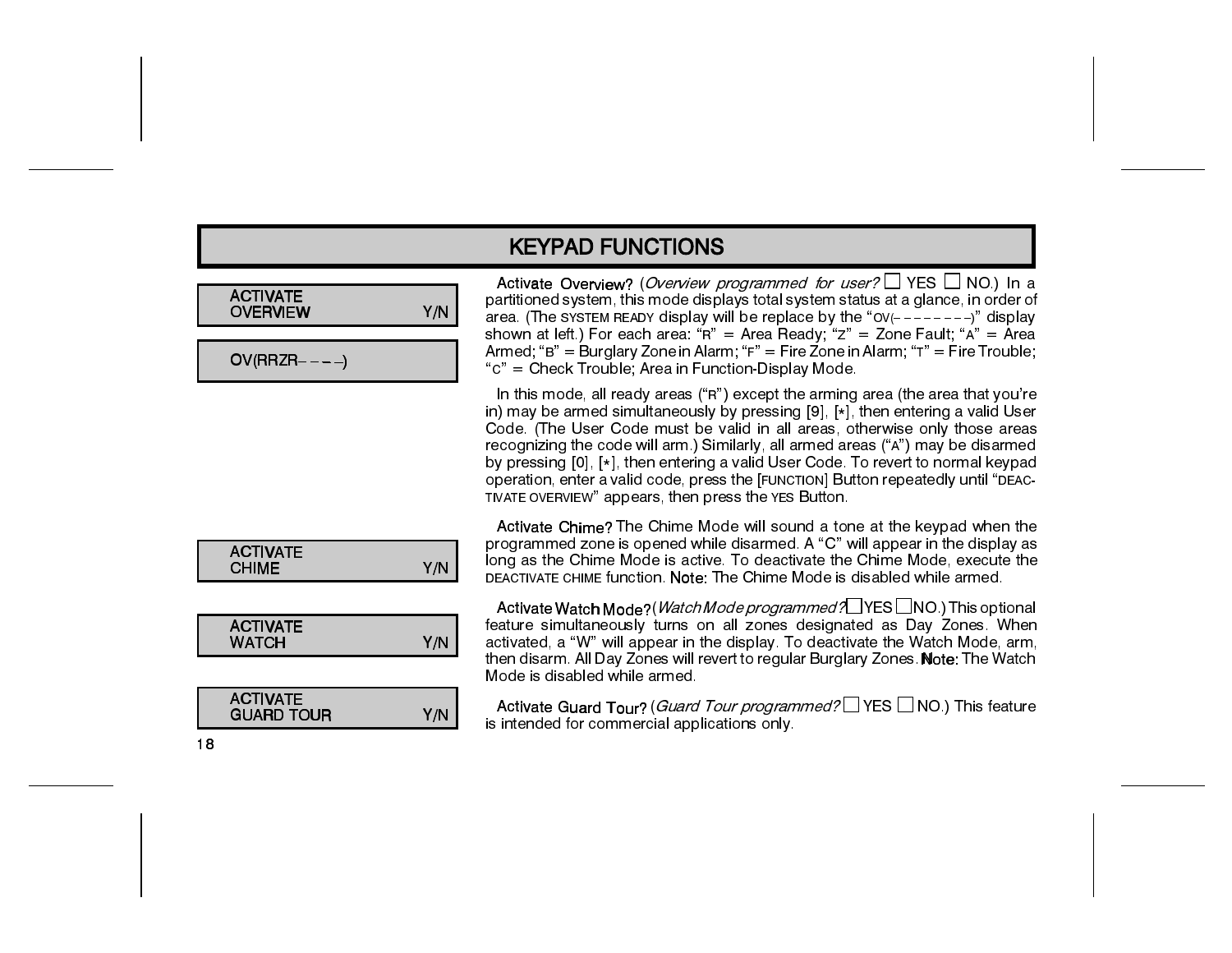| <b>RESET</b><br><b>SYSTEM TRBL</b> | Y/N |
|------------------------------------|-----|
|                                    |     |
| <b>RESET</b><br><b>SENSOR MSG</b>  | Y/N |
|                                    |     |
| <b>START</b><br><b>EXIT TIME</b>   | Y/N |

| <b>ACTIVATE</b><br>DIALER TEST | Y/N |
|--------------------------------|-----|
|                                |     |
| <b>DISPLAY</b><br>ALARM LOG    | Y/N |
| DISPLAY<br><b>TOTAL LOG</b>    | Y/N |
| <b>DISPLAY</b>                 |     |
| FIRE LOG                       | Y/N |

Reset System Trouble? System troubles display and sound at the keypad. Correcting the trouble will clear most indications, however the following require manual reset: E11, E13, E19, E20, and E22. (See SYSTEM TROUBLE ERROR CODES for a description of these codes.)

Reset Sensor Message? This function must be utilized to clear an "E22-NN PIR SENSOR TRBL" error message from the display.

Start Exit Time? (Start Exit Time programmed? Start Exit Time commercial Burglary systems, exit delay may have been programmed to start after a centralstation "ringback" (verification) signal has been received. If the ringback tone has not been received within about 30 seconds after arming, a communication problem may exist. Use the "START EXIT TIME" Function to start exit delay manually, then exit the premises immediately. Be sure to have your alarm specialist check communications with the central station as soon as possible.

Activate Dialer Test? (Dialer Test programmed? □ YES □ NO.) Sends a communicator test to the central station. A communication failure will be indicated at the keypad by an "E03-00 COMMFAIL" display. Repeat the test to attempt to correct a communication failure, as any successful communication will clear this display.

Display Alarm Log? Displays all alarm conditions that have occurred by time, area, zone and date. NEXT and PRIOR Buttons scroll events backward and forward.

Display Total Log? Displays all events that have occurred. Use NEXT and PRIOR Buttons to scroll events backward and forward, respectively.

Display Fire Log? Displays all fire alarms, troubles and restores by area, zone, time and date. Use NEXT and PRIOR Buttons to scroll events backward and forward. respectively.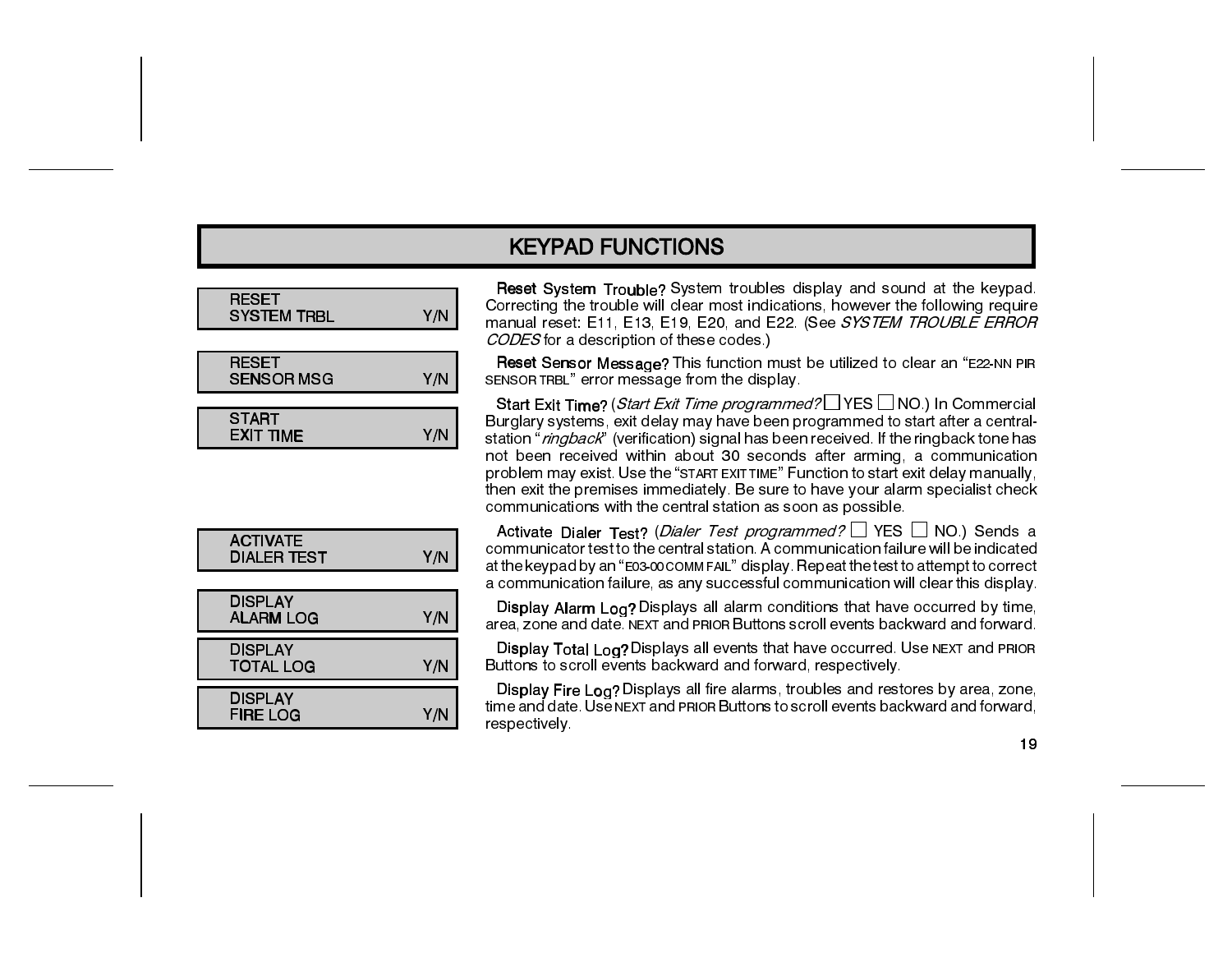| <b>DISPLAY</b><br>Y/N<br>OP/CL LOG            | (ar<br>ev  |
|-----------------------------------------------|------------|
|                                               | D          |
| <b>DISPLAY</b><br><b>SYSTEM LOG</b><br>Y/N    | tίm<br>for |
|                                               | ٦          |
| TO ARM IN 1-4 HRS<br><b>PRESS 1-4</b><br>/N   | arı        |
|                                               | F          |
|                                               | F          |
|                                               | F          |
|                                               | F          |
|                                               | F          |
|                                               | ke         |
|                                               | tίm        |
|                                               | m          |
| <b>DISPLAY</b><br>Y/N<br><b>AUTO ARM SCHD</b> | D<br>the   |

Di<mark>splay Openings/Closings Log?</mark>Displays openings (disarmings) and closings<br>rmings) by date, time, area, and user. Use NExT and PRIOR Buttons to scroll ents backward and forward, respectively.

Display System Log?Displays system troubles and other system events by date, ne and area (if applicable). Use NEXT and PRIOR Buttons to scroll backward and rward, respectively.

To Ar<mark>m</mark> in 1–4 Hours, Press 1–4 (*Not for UL-listed systems.*) Allows automatic<br>ming to be delayed up to 4 hours, 15 minutes, as follows:

For a 1-hour, 15-minute delay, press [1], then [ON/OFF].

For a 2-hour, 15-minute delay, press [2], [ON/OFF].

For a 3-hour, 15-minute delay, press [3], [ON/OFF].

For a 4-hour, 15-minute delay, press [4], [ON/OFF].

Fifteen minutes prior to arming, the siren will sound a 2-second warning and the eypad will begin a 15-minute countdown with the sounder pulsing. During this ne, arming may be delayed an additional 1 to 4 hours (as above), or autoarming ay be cancelled by arming and disarming the panel.

Display Autoarm Schedule?*(Autoarm programmed?*□ YES □ NO.) Displays e programmed autoarm schedule. Use NEXT and PRIOR Buttons to scroll forward and backward through the days of the week. While the programmed schedule cannot be changed at the keypad, autoarming may be delayed up to 4 hours, or it may be disabled, up to one week in advance. Select the day, as above, then select the delay (1–4 hours) or disable using the [ON/OFF] Button.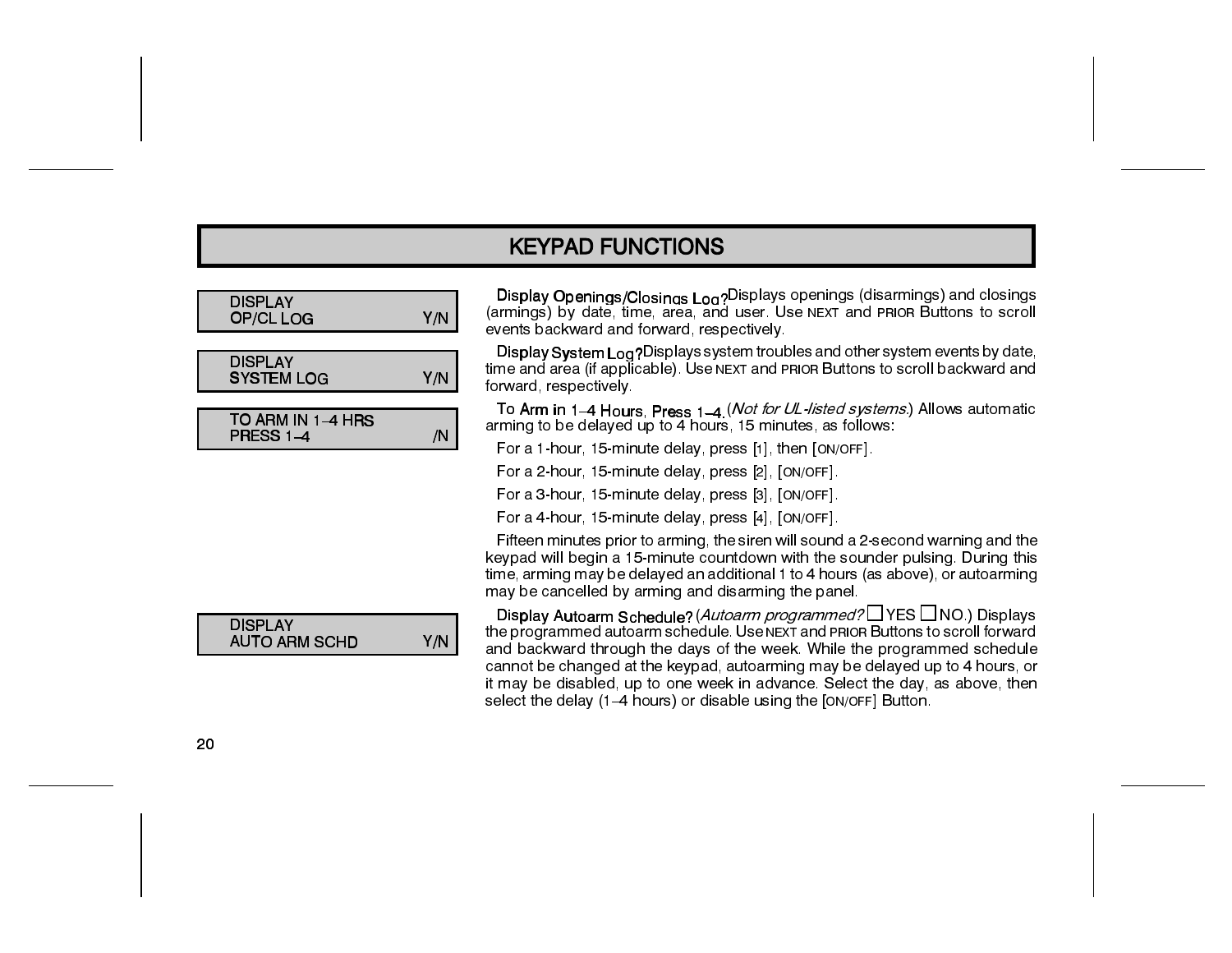| <b>ACTIVATE</b><br><b>PROGRAM</b>        | Y/N |
|------------------------------------------|-----|
| <b>ACTIVATE</b><br>DOWNLOAD              | Y/N |
|                                          |     |
| <b>DISPLAY RF</b><br><b>XMITTER STAT</b> | Y/N |
| ZN01 (123456) PT1<br>Normal SS10         |     |
|                                          |     |
|                                          |     |
|                                          |     |
| <b>RELAY CONTROL</b>                     | Y/N |

Activate Program? (Program Mode programmed for user?  $\Box$  YES  $\Box$  NO.) Activates the Program Mode from Keypad No. 1 only. Note: Activate Program is disabled while armed.

Activate Download? Activates the Manual Download Mode from Keypad No. 1 (for installer or servicer's use only). Note: Activate Download is disabled while armed.

Display RF Transmitter Status? (*For systems that include wireless transmitters*.)<br>Press YES to check the status and condition of all transmitters. First the number of transmitters will display. Use NEXT and PRIOR Buttons to scroll forward or back. For each transmitter, the following information will be shown:

- Zone to which transmitter is mapped (ZN)
- Transmitter ID Code number (6 numbers and/or letters)  $\bullet$
- Point number (PT)  $\bullet$
- Status (normal or fault) or Trouble Condition (low battery, tamper, or supversiory failure)
- Signal Strength (SS1-10, 10 being the strongest) of its last transmission or "No Data S -- " if a transmission has not yet been received.

Relay Control? Turns on (or off) one or more programmed relay groups. (Each group can include a programmed description.) Press [ON/OFF] to turn the displayed group on or off; press NEXT to proceed to the next group, or PRIOR to scroll back to the previous group. Press [RESET] when done.

| <b>ELAY CONTROL</b>                      | Y/N |
|------------------------------------------|-----|
| ONTROL GRP1 - OFF<br><b>DESCRIPTION)</b> |     |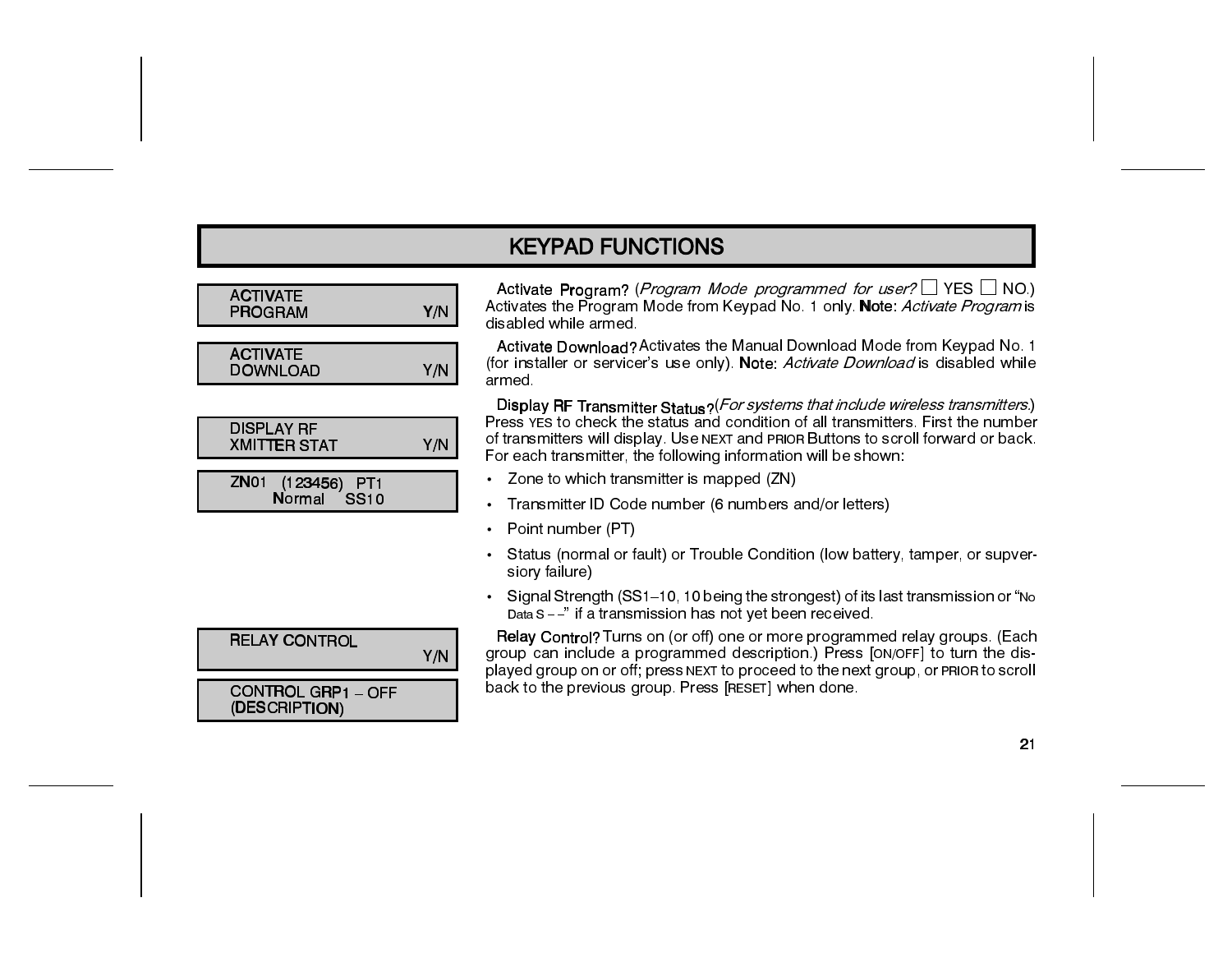### **CENTRAL-STATION MONITORING**

Your alarm specialist may have proarammed vour system to be monitored by a central station. The built-in digital communicator can transmit emergency signals and status reports to the central station 24 hours a day.

#### **COMMUNICATOR FEATURES**

Abort Delay. Ask your installer which of your zones have abort delay, a delay that enables you to reset the system before it communicates to the central station.

- Regular Burglary (Non-24-Hour) Zone reports are aborted by disarming within the delay period.
- 24 Hour Zones and zones programmed to report restores must be restored first, then the panel armed and disarmed, all within the delay period

Opening and/or Closing Reporting. Your system can notify the central station every time it is disarmed or armed. Any or all of up to 96 different users can each be identified. If your system reports on arming (Closing Report), the

central station will acknowledge arming. This will signal at the keypad as a "ringback" beep. Note: If the ringback signal is not heard, call for service.



22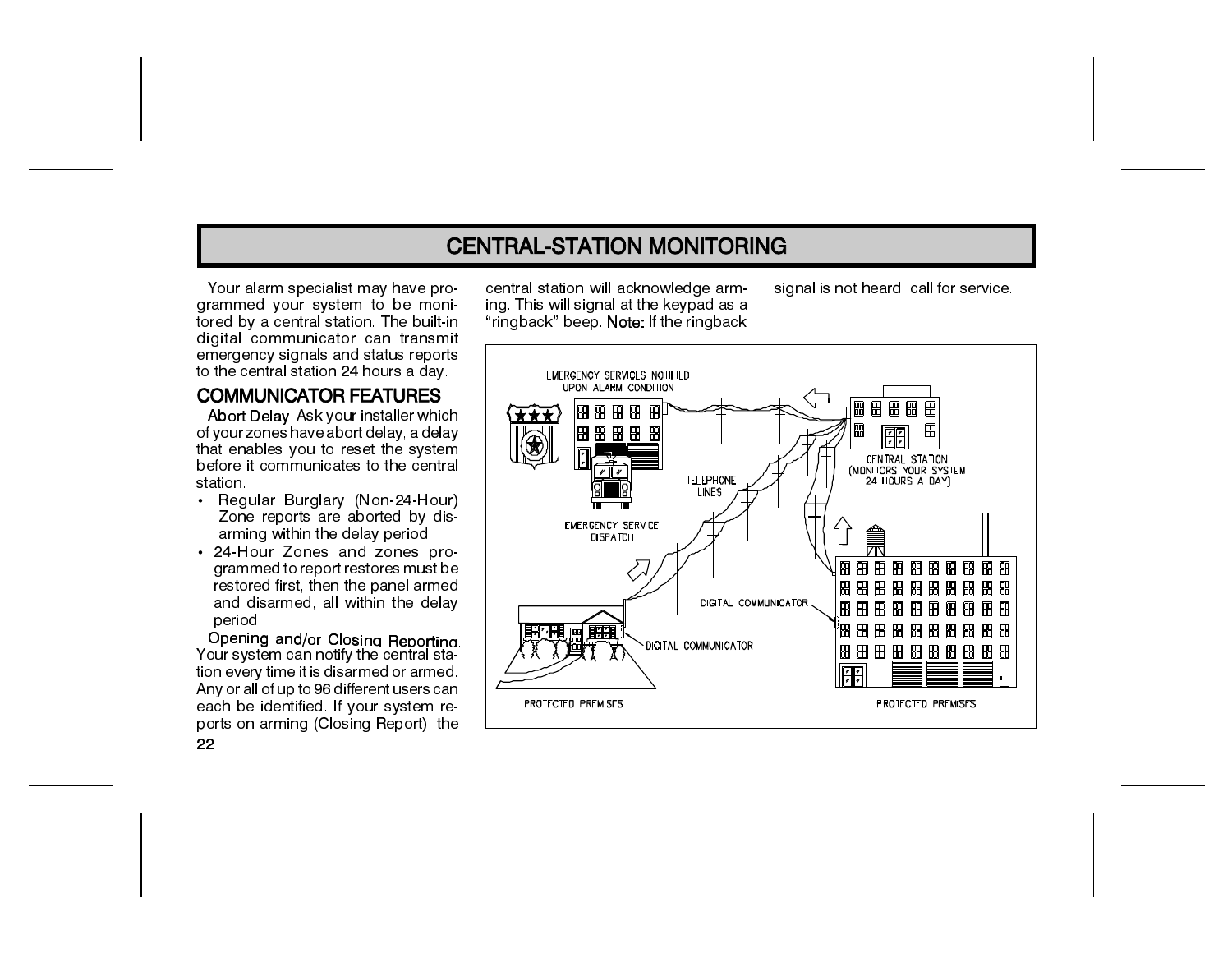### **ADVANCED FEATURES**

#### **Security Bypass/Unbypass**

(Security Bypass programmed?  $\Box$  YES  $\Box$  NO.) In high-security applications. zones may be bypassed (or unbypassed) only if a valid code is entered first, as follows.

1. Enter a code valid for bypass, then press the [BYPASS] Button; "BYPASS ENABLED" will display.

2. Press the [BYPASS] Button then the zone number (or vice versa) to deactivate that zone.

Similarly, a bypassed zone may be *un*bypassed using the foregoing procedure.

#### **Function-Mode Bypass/Unbypass**

Zones may be bypassed (or bypassed zones may be *un*bypassed) in the Function Mode by either of the following methods. Note: When the panel is subsequently disarmed, all bypassed zones will revert to unbypassed zones.

- From "Display Zone Faults" screen (1) Display zone faults. The number of faulted zones will display briefly. (2) Press the NEXT Button to display the first faulted zone, then press the [BYPASS] Button to bypass the zone. (3) Press the NEXT Button to display the next faulted zone; press the [BYPASS] Button to bypass that zone. (4) Repeat Step 3 for each zone to be bypassed. To "unbypass" a bypassed zone, display the zone, then press the [BYPASS] Button once again.
- From the "Display Zone Directory" screen (1) Display the directory. The number of zones will display briefly. (2) Use the NEXT and PRIOR Buttons to select the zone to be bypassed. (3) When the zone is displayed, press the [BYPASS] Button. Repeat for each zone to be bypassed. To "unbypass" a bypassed zone, display the zone, then press the [BYPASS] Button once again.

**BYPRSS ENRBLED** 

| <b>ZN FAULTS</b>                      | Y/N |
|---------------------------------------|-----|
| 842855E0<br>02 BRCK 000R              |     |
|                                       |     |
| <b>DISPLAY</b><br><b>ZN DIRECTORY</b> | Y/N |
| BYPRSSED<br>021 BACK DOOR             |     |

**DISPLAY**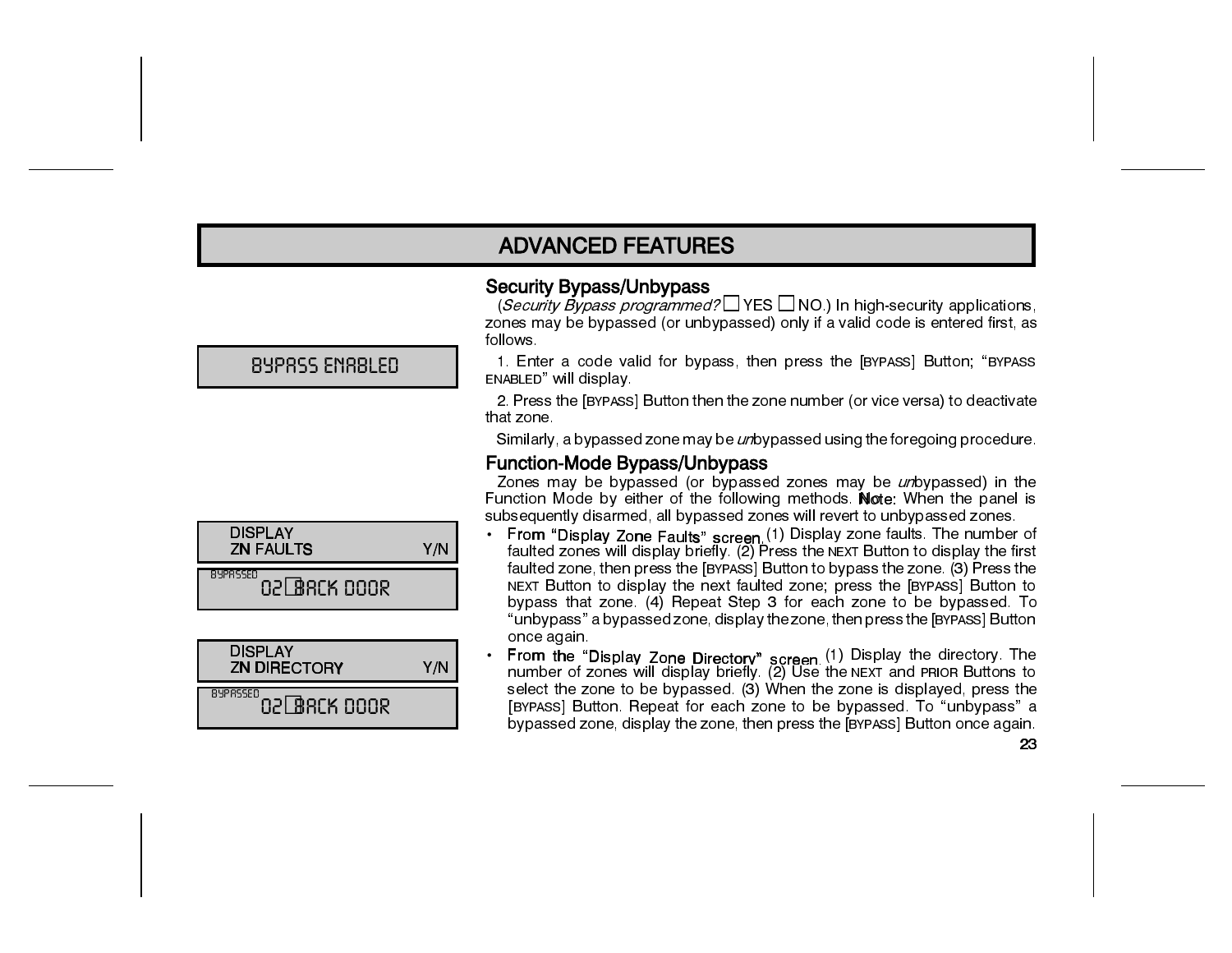### **ADVANCED FEATURES**

#### Start Exit Time After Ringback (for Commercial Burglary Systems only)

(Start Exit Time programmed?  $\Box$  YES  $\Box$  NO.) If your system reports to a central station, your panel may have been programmed to start exit delay after the central-station ringback (verification) signal. Then, after arming, the display will read "PLEASE WAIT" while your system communicates to the central station. After the central station acknowledges receipt (ringback), exit delay will start. If ringback is not heard within about 30 seconds, a communication problem may exist; call for service. The START EXITTIME function may then be used to manually start the exit delay, however reporting capability may be sacrificed. (If your system does not report or the ringback feature was not programmed, exit delay will start as soon as your code is entered. Also note that if an exception window is programmed, and the closing is within that window, no ringback is provided. Ask your alarm professional if this feature is enabled.)

#### **Exit-Delay Restart**

(*Exit-Delay Restart programmed?* YES  $\Box$  NO) On arming, the programmed exit delay will start. After the exit door has been opened and then closed, exit delay will change to 60 seconds. Thus, a long exit delay may be programmed, which will immediately be reduced to 60 seconds upon exiting. If re-entry occurs during that 60 seconds, exit delay will restart once again (and only once again) at 60 seconds. If so programmed, re-entry within 60 seconds after exit delay has expired, will cause the alarm to sound a 2-second warning (in addition to the entry sounder) to remind the user to disarm.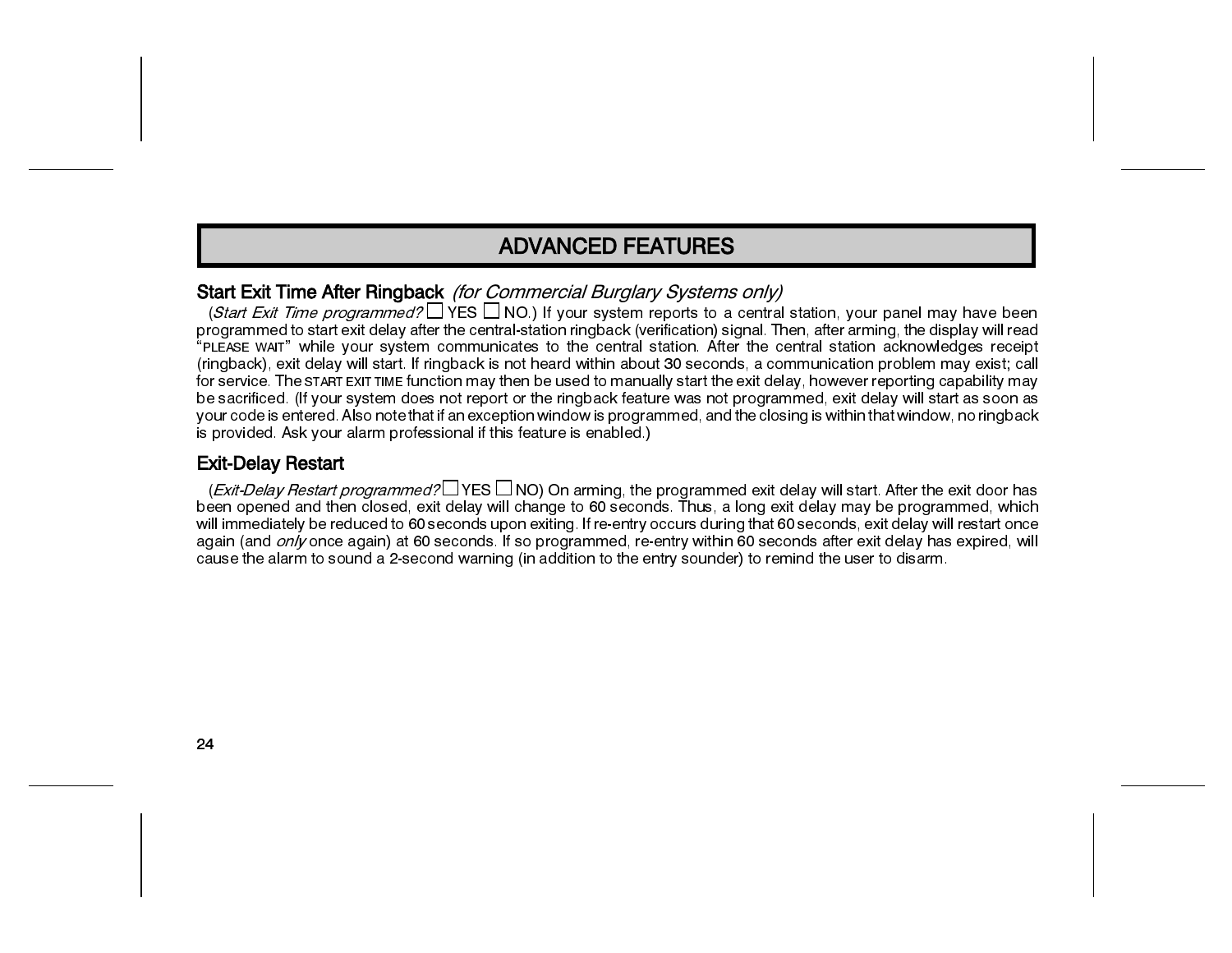#### Introduction

The Program Mode (optional) is used to customize User Codes and Zone Descriptions to your specific needs. Access to the Program Mode requires a special User Code, therefore not all users may have the ability to make programming changes

#### Note:

- If the system contains more than one keypad, only the keypad designated "No. 1" may be used for programming (if in doubt which is No 1, ask your installer).
- Operation of the keypad buttons in the Program Mode is different from that for normal operation. Refer to

the accompanying diagrams for keypad functions in the Program Mode.

- While in the Program Mode, the ARMED and STATUS lights remain off and burglar and fire alarm functions are disabled.
- If the keypad detects no activity in the Program Mode for more than 4 minutes, a tone will sound; to silence the tone, press any button.
- The programmed code or description will not be permanently stored until you press the Save Button ([ON/OFF])
- To exit the Program Mode, press the [RESET] Button.

#### **Accessing the User Program** Mode

The User Program Mode is accessed from the Function Mode as follows:

1. Enter your code, then press the [FUNCTION] Button to enter the Function Mode

2. Answer NO (press the [INSTANT] Button) until "ACTIVATE PROGRAM Y/N" is displayed, then press the YES Button ([INTERIOR]) or [ON/OFF] Button.

Note: If you pass "ACTIVATE PRO-GRAM", press the [BYPASS] Button to scroll back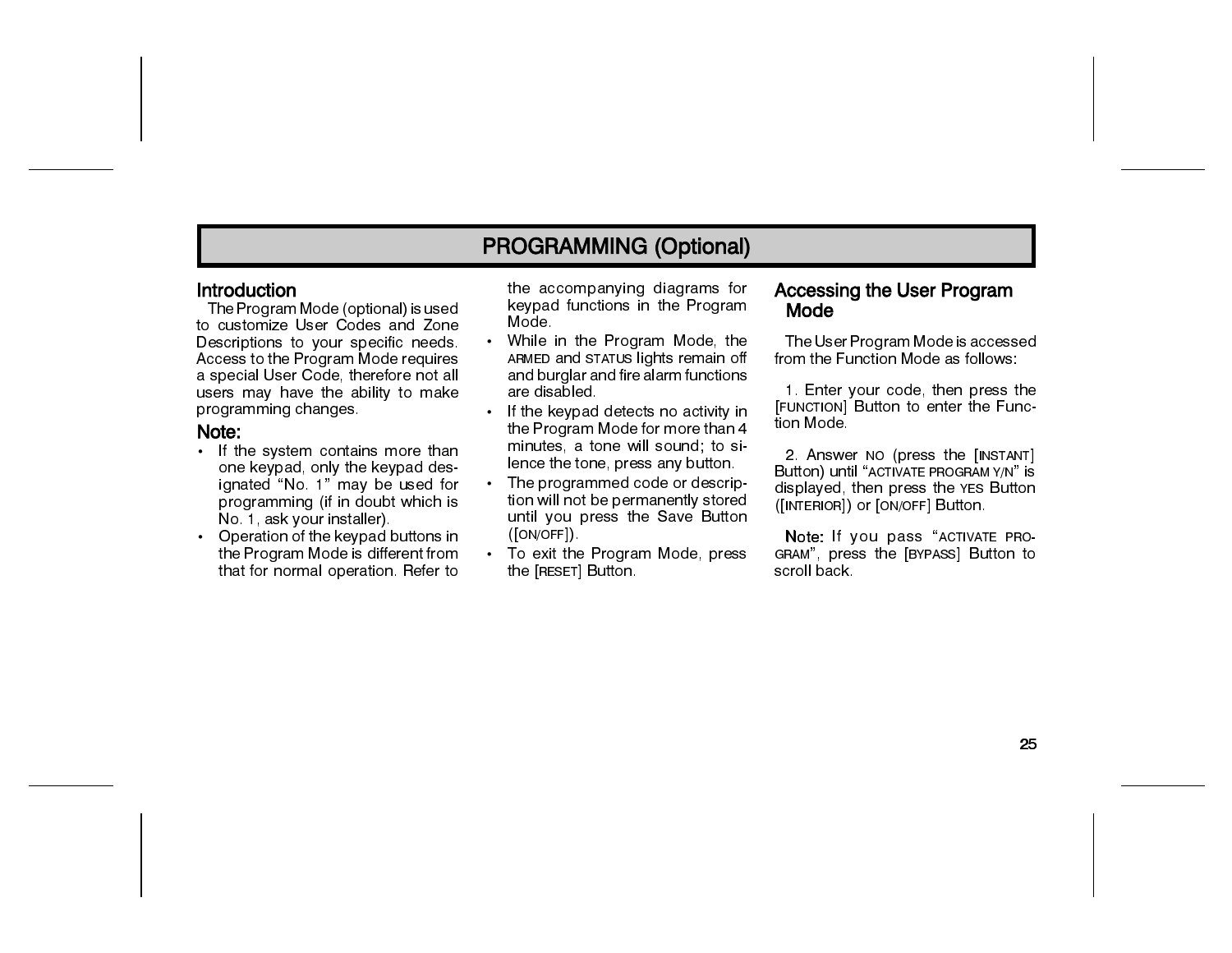#### **Programming User Codes**

Do not attempt to program a code containing any blank spaces between digits. In selecting your codes, do not program repetitive numbers (1111). consecutive numbers (1234) your birth date, address, or other obvious combinations.

The first code displayed will be the default "U01 123........." (*123*) which, for security reasons, may not be selected as a User Code. Choose up to six digits for your new code (a minimum of four is recommended, and required in UL installations)

1. Use the [FUNCTION] Button to locate the cursor (position indicator) over the User Number.

2. Enter a User Number directly as a two-digit number (enter 1-9 as "01"-"09") using the number buttons. The cursor will automatically advance to the User Code and read the existing code if any

3. Enter the new User Code directly. using the number buttons. If an old 26



#### Programming User Codes.

code is displayed, simply program over it. To erase the digit at the cursor, press the [\*] Button, then the [0] Button.

4. Press the [ON/OFF] Button to save the code in memory.

Repeat Steps 1 through 4 for each user

Note: To void a code, blank out each digit by pressing  $[*]$  [0]), then press the Save ([ON/OFF]) Button.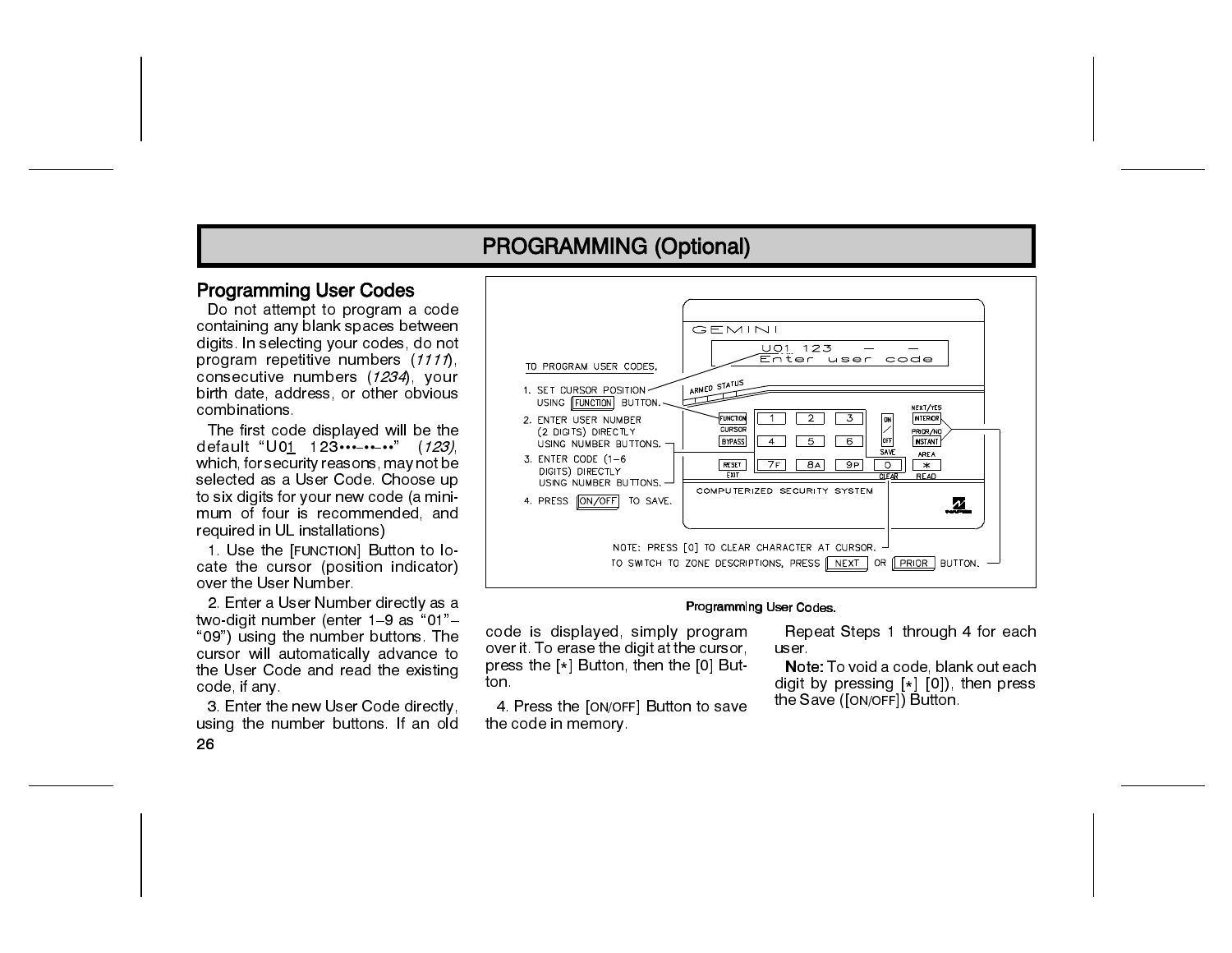#### **Programming Zone Descriptions**

When entering zone descriptions.

- Keys [1] and [2] position the cursor within the display
- Keys [3] and [6] scroll through numbers, letters, punctuation marks and a variety of symbols.

Enter an identifying description for each zone then press the Save Button  $(ION/OFF])$ 

To advance to the next zone (or to any other zone, for that matter),

1. Move the cursor to the displayed zone number (i.e., "01") using Keys [1] and  $[2]$ .

2. (a) Change the zone number using Keys [3] and [6], then (b) move the cursor to the first character of the description and program a description for the new zone.

3. Press the Save Button ([ON/OFF]). Advance to the next zone using Keys [1] and [2] as described above and repeat until all zones have been programmed.



Programming Zone Descriptions.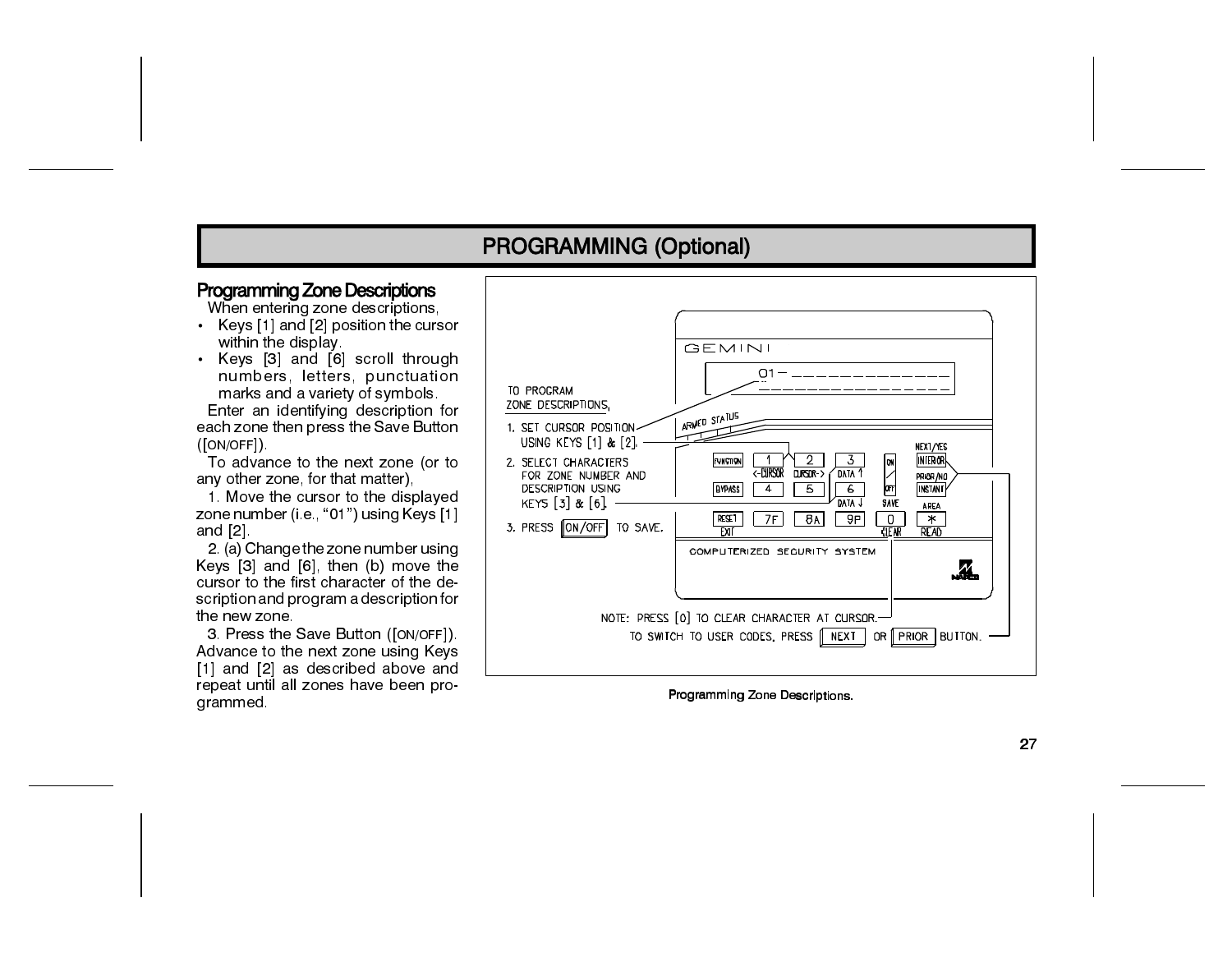#### PROGRAMMING EXAMPLE

Example. Program User 3's Code as " 3784"

1. Select the Program Mode:

(a) Enter your code, then press the [FUNCTION] Button.

(b) Answer NO (press [INSTANT] Button) until "ACTIVATE PROGRAMY/N" is displayed, then press the YES Button. The display will briefly read "USER PM  $\#$ XXXX", then "U01 123 - - ", representing the default User Code.

2. Using the [FUNCTION] Button, position the cursor over the first digit of the User Number.

3. Press [0] [3] to select User 3; press the [FUNCTION] Button to move the cursor to the User Code.

4. Press [3], [7], [8], and [4]. If any other digits are left over from a previous User-3 code, delete each by pressing [\*] [0]

5. Press the Save Button ([ON/OFF]) to memorize the code.

6. To exit the Program Mode, press the [RESET] Button.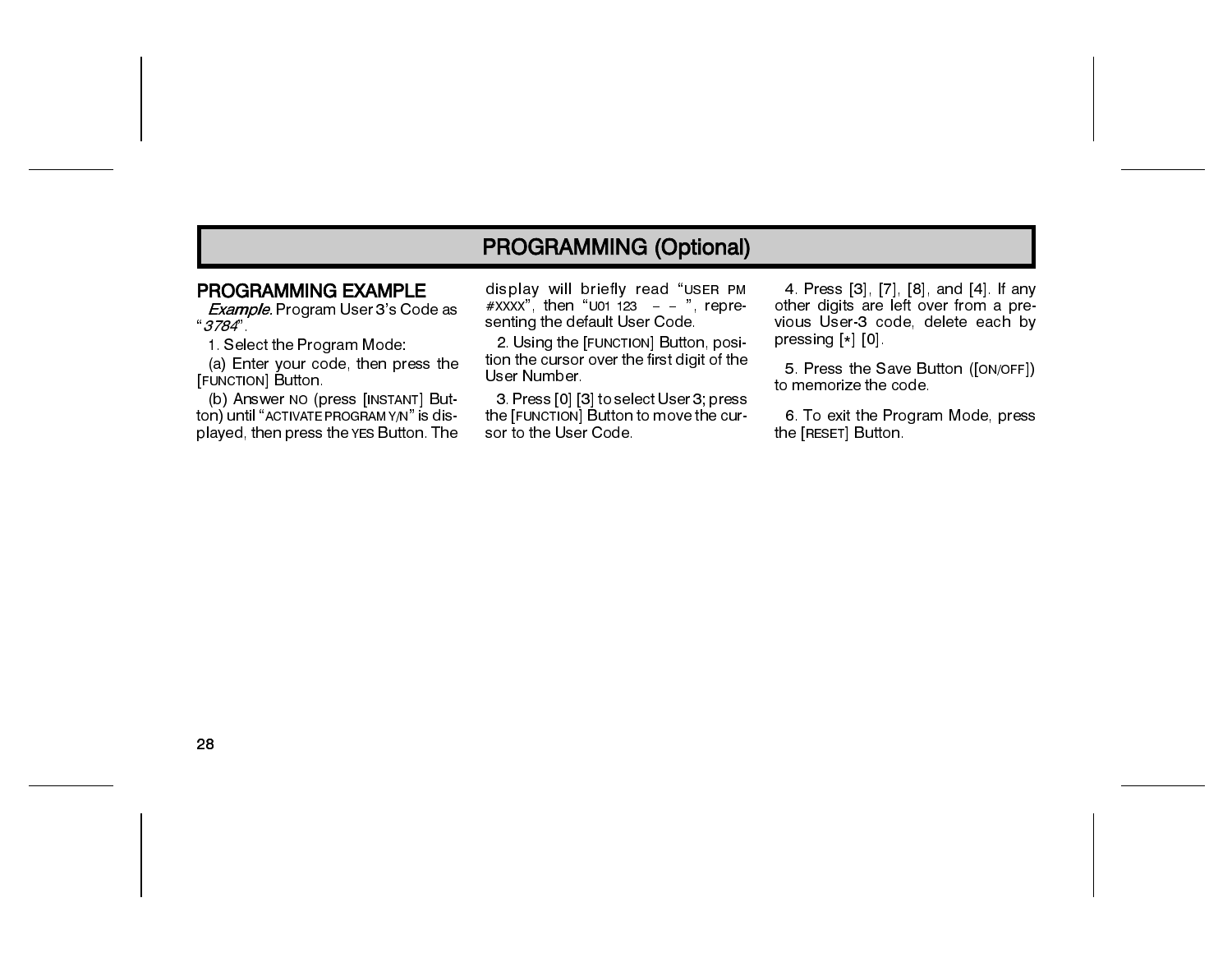## **KEYPAD MESSAGES**

The keypad can display the following functional messages. Other diagnostic messages are available for the installer or servicer. Should any unfamiliar message appear, call your dealer for service.

| SYSTEM READY CU<br>(TIME)<br>(DATE) and | All .<br>м      |
|-----------------------------------------|-----------------|
| <b>PLEASE WAIT</b><br>FOR RINGBACK      | Cι<br>Par<br>nι |
| EXIT TIME XXX SI<br>PLERSE LERVE NOW    | Exil<br>pl      |
| <b>ENTRY TIME XXX</b><br>DISARM SYSTEM  | te<br>Ent       |
| SYSTEM ARMED SI<br>(TIME)<br>$(DATE)$   | Par             |
| $\star$ ZONES FRULTED $\star\star$      | w<br>Zor        |
| ZONES NOT NORMAL<br>CAN'T ARM SYSTEM    | Arn<br>70       |
| $\star$ DAY ZONE TRBL $\star\star$      | (W              |

zones operating; system can be armed. If displayed, C denotes Chime lode on; Wdenotes Watch Mode on. (Note: This message may have been ustomized by your installer.)

nel reporting to central station on arming. If necessary, wait for ringback sigal before exiting.

delay in progress. XXX denotes exit time remaining, in seconds. If dislayed, Sindicates Service Code active; / indicates arming with Instant proction.

try delay in progress. XXX shows entry time remaining, in seconds.

nel armed. If displayed,  $S$  indicates Service Code active; *I* indicates arming ith Instant protection.

nes not secured (doors or windows may be open). Faulted zone(s) will scroll.

ming attempted with zone in trouble. Press [FUNCTION] Button to display one faults. Correct trouble to arm.

*ith pulsing sounder.*) Trouble condition on a Day Zone (followed by one or

29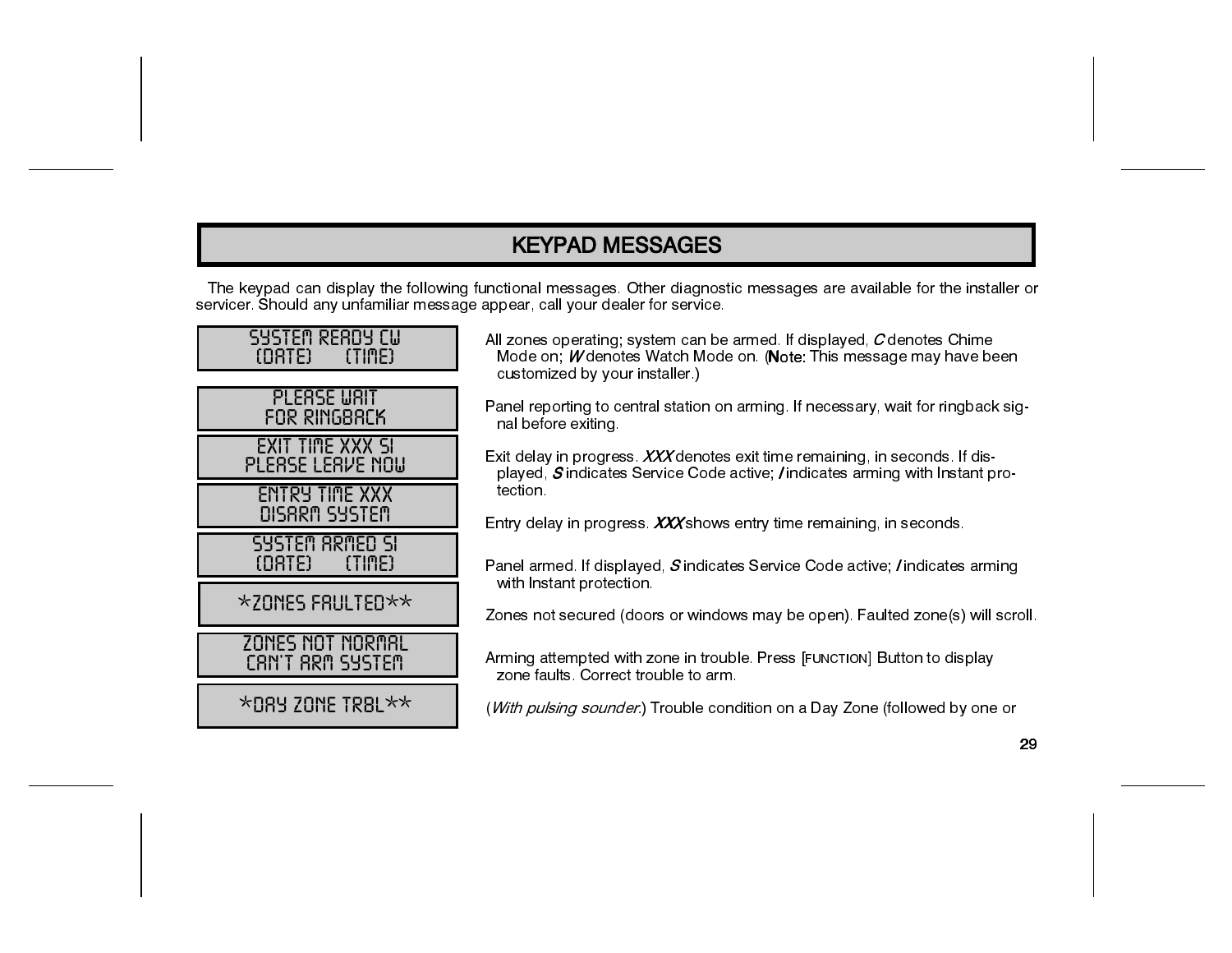| *****RLRRM*****                              |
|----------------------------------------------|
| **FIRE TRBL *****                            |
| $***$ FIRE ALARM****                         |
| CODE DENIED<br>INCORRECT AREA                |
| CODE DENIED<br>INCORRECT TIME                |
| INVALID ENTRY<br>TRY 868IN                   |
| CAN'T ARM SYSTEM /<br>$RRER$ $\#$ in Trouble |

Alarm condition, followed by zone description(s). "ALARM" and zones will display after system is disarmed. Note zones, then press [RESET] to clear keypad.

(With pulsing sounder.) Trouble condition on a Fire Zone. Press [RESET] to silence sounder. Correct trouble or call for service.

(With pulsing sounder.) Alarm condition on a Fire Zone. Press [RESET] to silence sounder. Evacuate premises or correct cause of alarm.

(For partitioned systems only.) Code not valid for area.

(For Commercial Systems Only.) Code not valid for programmed time window.

Wrong code entered or "Easy Bypass" function not enabled.

(In Manager's Mode.) Arming prevented due to unsecured zone. "#" represents number of area with unsecured zone. Press area number, then [\*], then [ON/OFF] Button to view zones in that area. Correct problem, then arm as normal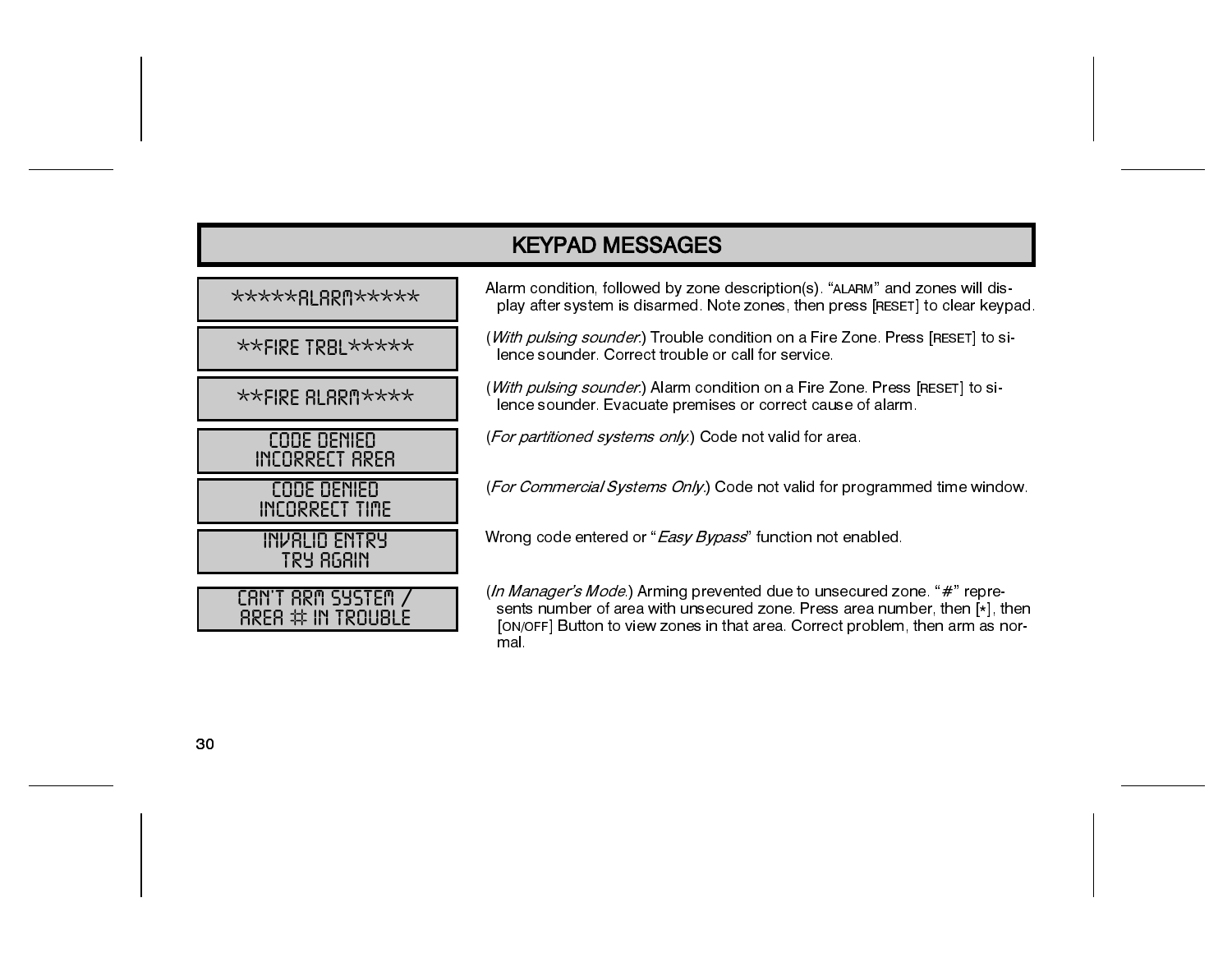| <b>KEYPAD MESSAGES</b>                    |                                                                                                                                                       |  |  |
|-------------------------------------------|-------------------------------------------------------------------------------------------------------------------------------------------------------|--|--|
| $\star$ SYSTEM TROUBLE $\times$           | Indicates problem(s) detected on system. (See examples below and <i>SYSTEM</i><br><b>TROUBLE ERROR CODES</b> for a complete list of system troubles.) |  |  |
| rc Pouer Fril<br><b>SERVICE</b><br>E01-00 | Check power transformer. Check for blown fuse or circuit breaker; general<br>power outage.                                                            |  |  |
| LOW BRTTERY<br><b>SERVICE</b><br>E02-00   | Battery weak. If not recharged within 24 hours, replace battery.                                                                                      |  |  |
| FRIL<br><b>SERVICE</b><br>E03-00          | Communication failure to central station.                                                                                                             |  |  |
| $QV$ $R - - - - - - -$                    | (Commercial Systems Only.) Overview Mode. Simultaneously shows status of<br>up to 8 areas.                                                            |  |  |
| $\star\star$ ENTER NOU $**$               | (Commercial Systems Only.) Remote-access keypad unlocked for 5 seconds.                                                                               |  |  |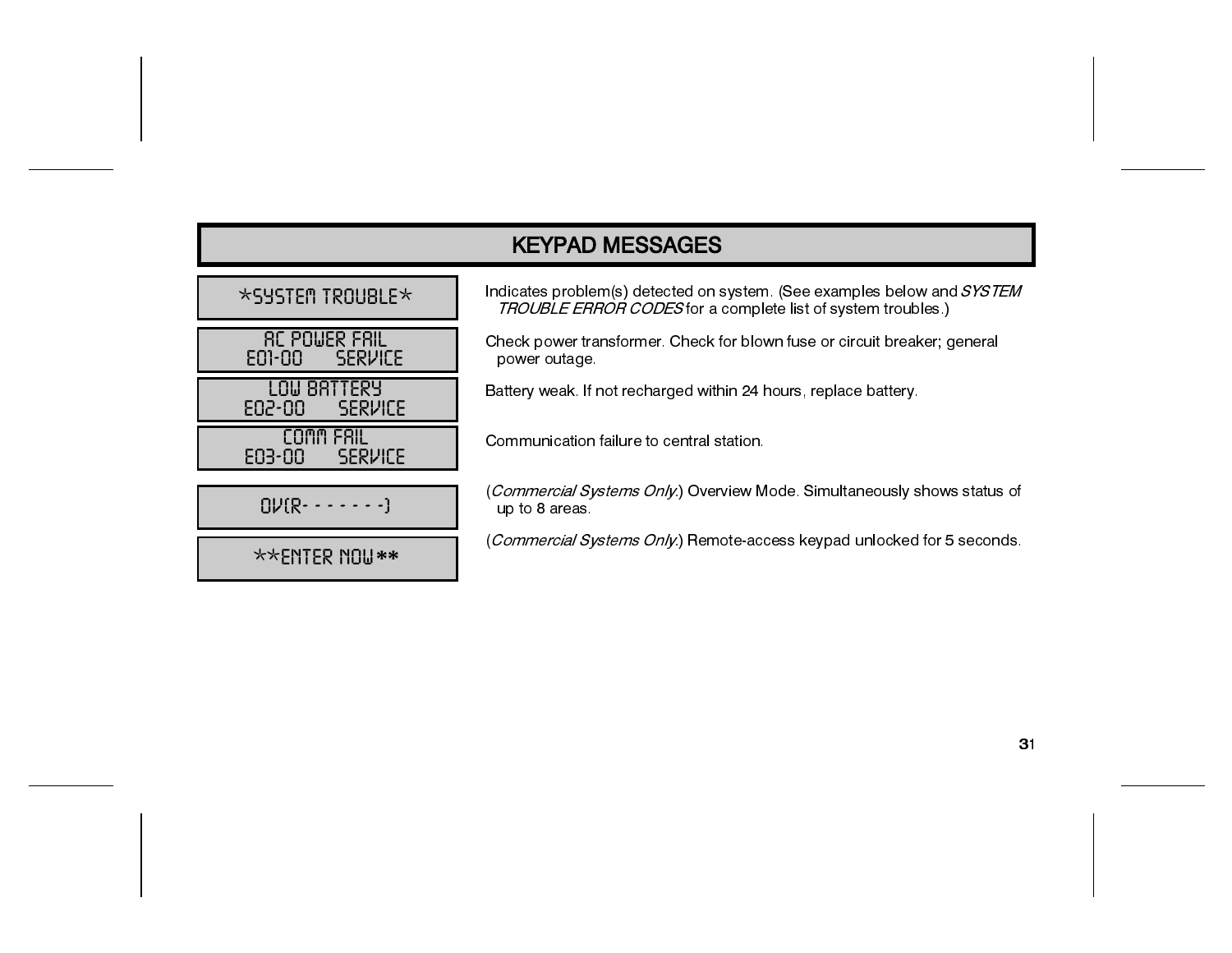### **GLOSSARY**

Following are brief descriptions of terms and features used herein that may be unfamiliar to you. Some of the features are programmable options that may or may not apply to your particular system.

Abort Delay - A delay period that allows the control panel to be reset, thus aborting a report to a central station :

Access Code - A code (up to 6 digits) used to remotely unlock a door.

Ambush Code - A 2-digit code entered just prior to the User Code when forced to disarm. Sends a silent alarm to the central station with no indication at the keypad.

Arming/Disarming - Turning the system on/off by entering your code at the keypad, then pressing the [ON/OFF] Button.

Battery - Backup power source in the control-panel enclosure to provide protection in the event of a power failure.

**BYPASS Button - Enables you to** manually remove one or more protective zones from the system.

Central Station - Monitors incoming reports and emergency messages from a digital communicator and notifies the proper authorities.

Chime - A keypad beep while disarmed alerting that the programmed zone has been opened.

Closing Window (*Optional*) A time interval within which closing (arming) is permitted without reporting to the central station.

Communicator - Reports intrusions, emergencies, openings, closings, etc. directly to the central station over telephone lines.

Control Panel - The brain of the system, it controls all system functions.

Directory - A listing of the programmed zone descriptions stored in memory.

Easy Arming Quick arming by

pressing the [ON/OFF] Button (optional).

Exit/Entry Delays - Separate delays that let you exit and enter your premises without setting off an alarm when the system is armed.

Instant Protection - Arming without entry delay using the [INSTANT] Button while remaining on the premises.

**INTERIOR Button - Bypasses Interior** Zones on arming (see Zones - Interior Zones). Pressing this button repeatedly selects 11, 12 or 11 +12.

Keypad - Puts control-panel functions at your fingertips. It can be mounted anywhere in your premises.

Manager's Mode - In a partitioned system, a low-security operating mode that allows arming by area. Also see Overview Mode

**O**pening Window (*Optional.*) A

32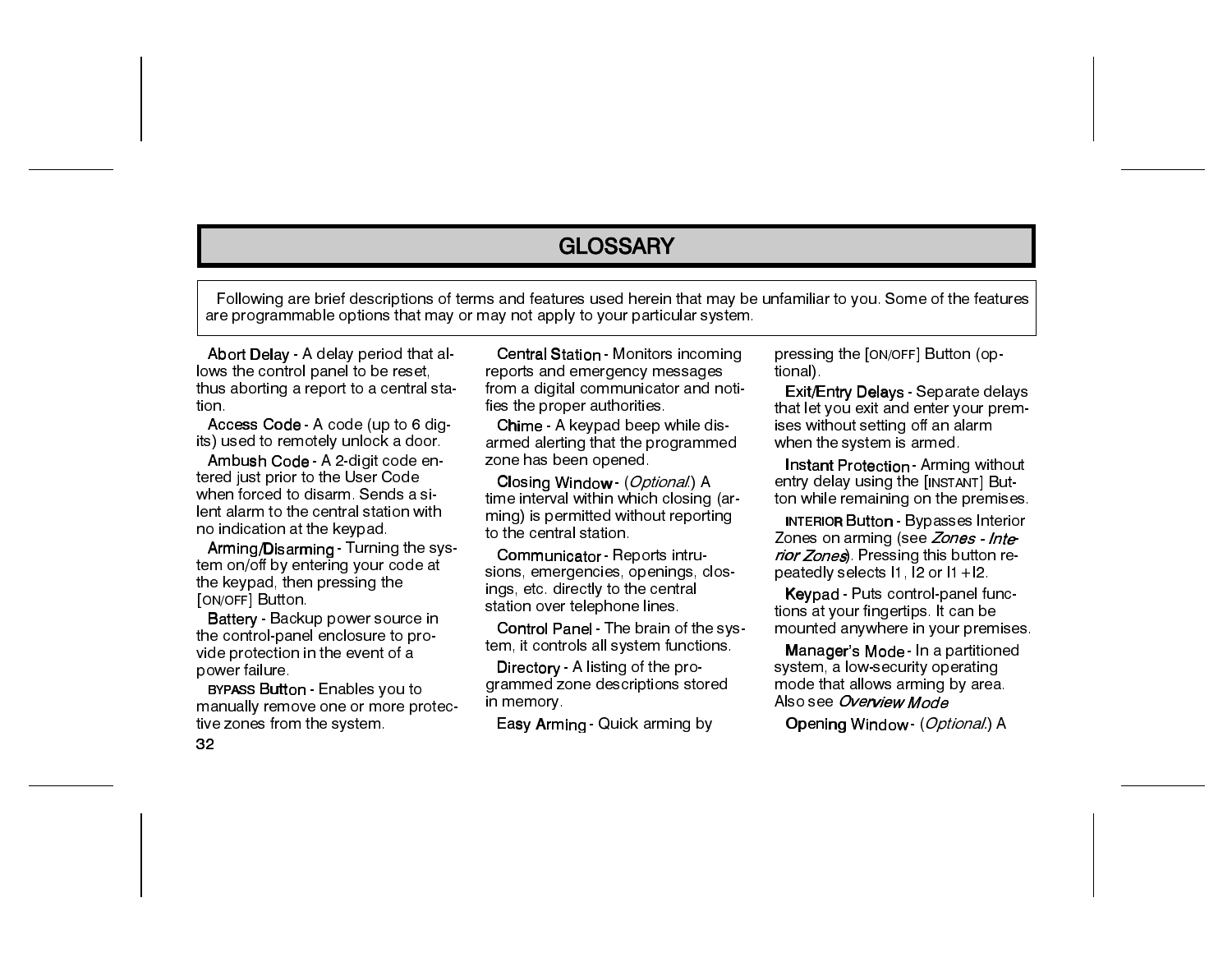### **GLOSSARY**

time interval within which opening (disarming) is permitted without reporting to the central station.

Overview Mode - In a partitioned system, a high-security mode of operation allowing area arming wherein the status of all areas is simultaneously displayed at the keypad.

Panic Buttons - Blue buttons on the keypad ([\*] and [F], [A] or [P]). If enabled, pressing [\*] together with [F], [A] or [P] will alert the central station of a fire, auxiliary, or police emergency

Partitioned System - A system that has been subdivided into two or more (up to eight) independent subsystems (areas).

Pre-Alarm Warning - A keypad sounder alert of an impending alarm. This option is programmable by zone for the same duration as that programmed for Abort Delay (see Abort Delay)

**Report** - A transmission to a central

station notifying of a change in the status of the system (alarm, trouble, low battery, etc.)

RF Low Battery - (Wireless systems only) Weak transmitter battery.

RF Check In - (Wireless systems on/γ) Periodic test report from transmitter (if a report is not received on time, a supervisory-failure system trouble will result).

Ringback - A beep after arming verifying the central-station's receipt of a closing report

Service Code - A code intended for temporary use

Sounder - A local warning device at each keypad to alert that (a) entry delay has started: (b) an attempt was made to arm with a zone in trouble: (c) a Day-Zone condition exists (see Zones: Day Zone): (d) 10 seconds exit time remaining; (e) invalid code entered; or (f) central station acknowledged arming (see Ringback).

System Trouble - A problem (low

battery, power failure, etc.) detected in the system.

Trouble - A zone fault; an open door, window, or other problem that may prevent arming.

User Code - Your personalized code for arming and disarming the system. It may contain up to six digits.

Watch Mode - Turns all Day Zones on or off simultaneously

Window - A time interval. See *Open*ing Window; Closing Window

Zones - Independent circuits that protect specific areas of the premises.

- Auto-Bypass Zone: A zone that will be automatically bypassed from the protection system if it is in trouble (faulty) when the system is armed.
- Burglary Zone: Detects intrusion.
- Day Zone: A zone that will cause a visual and audible indication at the keypad if it is in trouble while dis-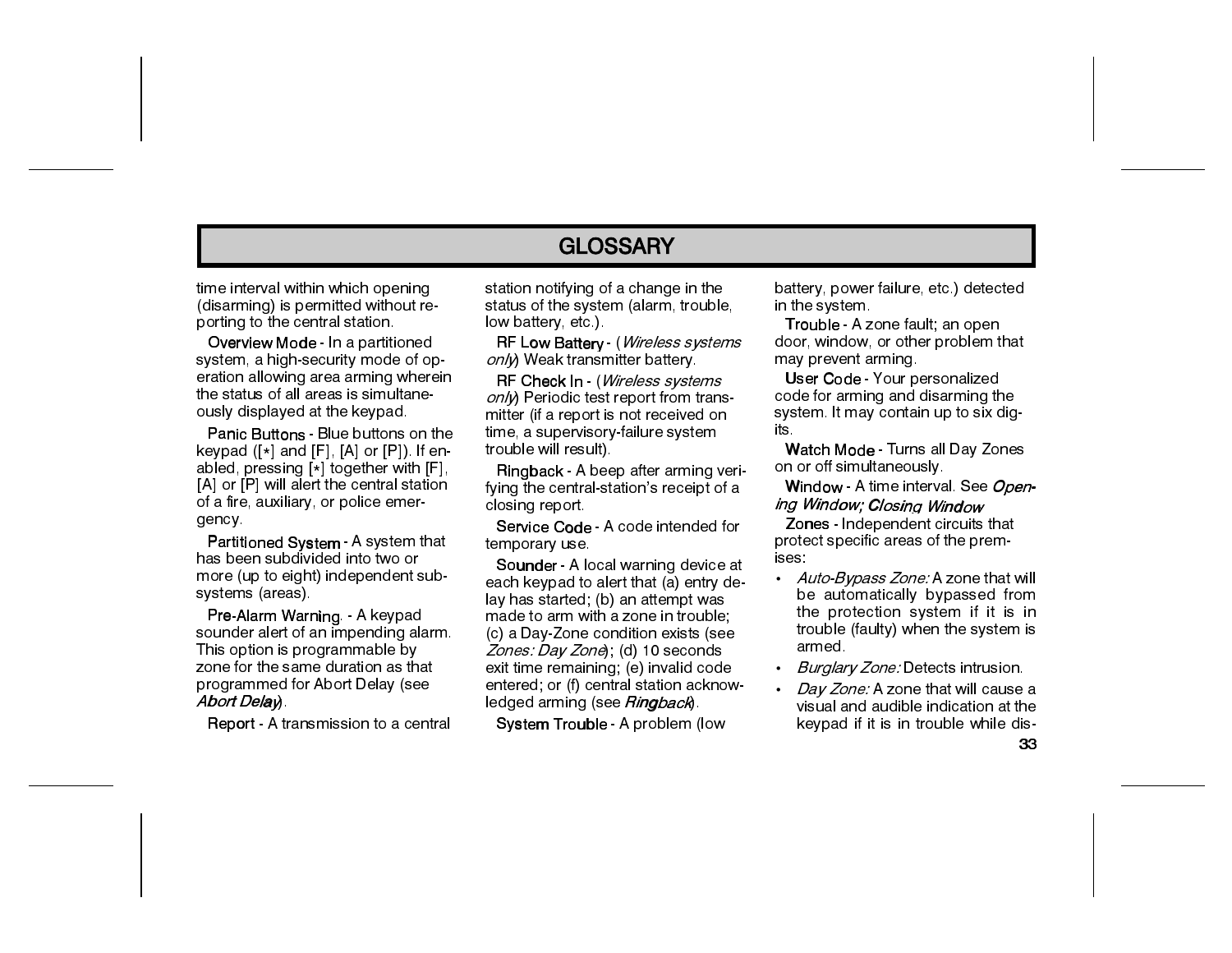### **GLOSSARY**

#### armed.

- Exit/Entry Follower Zone: Provides exit and entry delay for interior devices. Entry delay only occurs if reentry takes place through the normal exit/entry door first.
- · Fire Zone: Detects fire alarms or trouble conditions.
- . Interior Zones: Circuits within the premises, usually including space-

protection devices, interior doors, etc : but not exterior doors or windows. These can all be bypassed simultaneously using the [INTERIOR] Button. (Two groups of Interior Zones may be programmed for each area.)

- Priority Zone: A zone that prevents arming if in trouble.
- Priority Zone with Bypass: A Priority

Zone that can be bypassed using the [RESET] Key

- Selective-Bypassed Zone: A zone that can be individually bypassed using the [BYPASS] Button.
- 24-Hour Zone: A zone that is armed and ready at all times to respond to an emergency situation.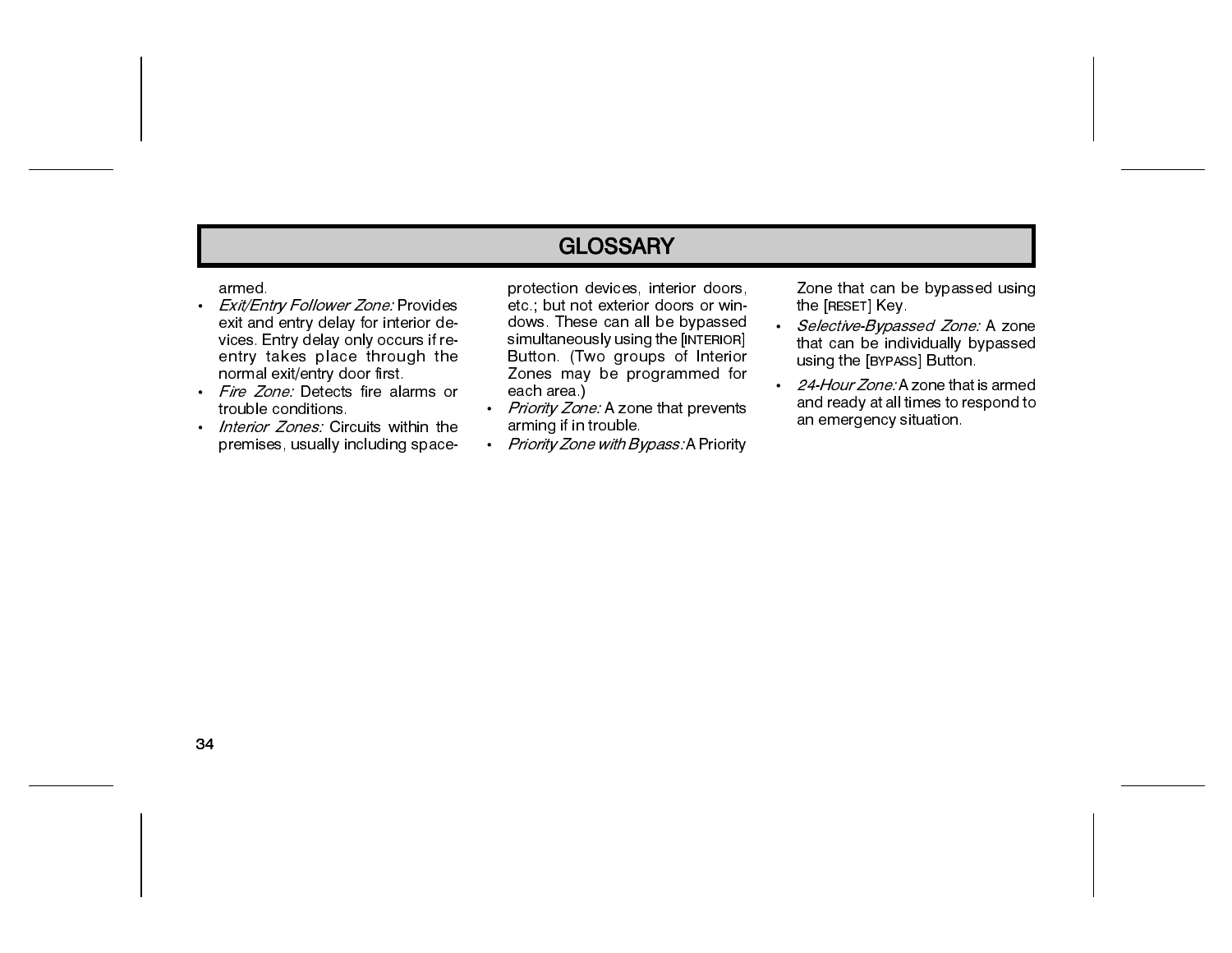### **SYSTEM TROUBLE ERROR CODES**

Your control panel is capable of detecting a variety of troubles that may affect system performance. In the unlikely event<br>that a problem should occur, one or more of the following error codes may display in the window. Se security professional for service.

| E01-00        | Ac power failure.                                                  |               | $NN =$ keypad number.                                                 |               | ceiver number.                                                                   |
|---------------|--------------------------------------------------------------------|---------------|-----------------------------------------------------------------------|---------------|----------------------------------------------------------------------------------|
| E02-00        | System low battery.                                                | E11-NN        | Keypad tamper condition;                                              | <b>E17-NN</b> | Receiver tamper condition.                                                       |
| E03-00        | Communication failure.                                             |               | $NN =$ keypad number.                                                 |               | $NN =$ receiver number.                                                          |
| <b>E04-NN</b> | Rf transmitter supervisory<br>Failure; NN = transmitter<br>number. | <b>E12-NN</b> | Expansion zone module re-<br>sponse failure; $NN =$<br>module number. | <b>E18 NN</b> | Key fob transmitter low<br>battery; $NN = \text{key}$ fob<br>transmitter number. |
| <b>E05-NN</b> | Rf transmitter low battery                                         | E13-NN        | Expansion zone module                                                 | E19-00        | User Program memory error                                                        |
|               | condition; NN = transmit-<br>ter number.                           |               | tamper condition; $NN =$<br>module number.                            | E20-00        | Dealer Program memory er-<br>ror.                                                |
| <b>E06-NN</b> | Receiver response failure;                                         | E14-NN        | Relay board response fail-                                            | E21-00        | System shutdown.                                                                 |
|               | $\mathcal{N}N =$ receiver number.                                  |               | ure; $NN =$ relay board<br>number.                                    | <b>E22-NN</b> | Sensor activity failure; NN                                                      |
| E07-00        | Download failure.                                                  | E15-NN        |                                                                       |               | $=$ zone number.                                                                 |
| E08-00        | Telephone line failure                                             |               | Rf transmitter tamper condi-<br>tion, $NN =$ transmitter              | E23-00        | Burglary bus failure.                                                            |
| E09-00        | System cold start.                                                 |               | number.                                                               | E24-00        | Service message                                                                  |
| <b>E10-NN</b> | Keypad response failure;                                           | E16-NN        | Receiver jammed; $NN = re$                                            | E39-00        | Receiver capacity error.                                                         |
|               |                                                                    |               |                                                                       |               |                                                                                  |